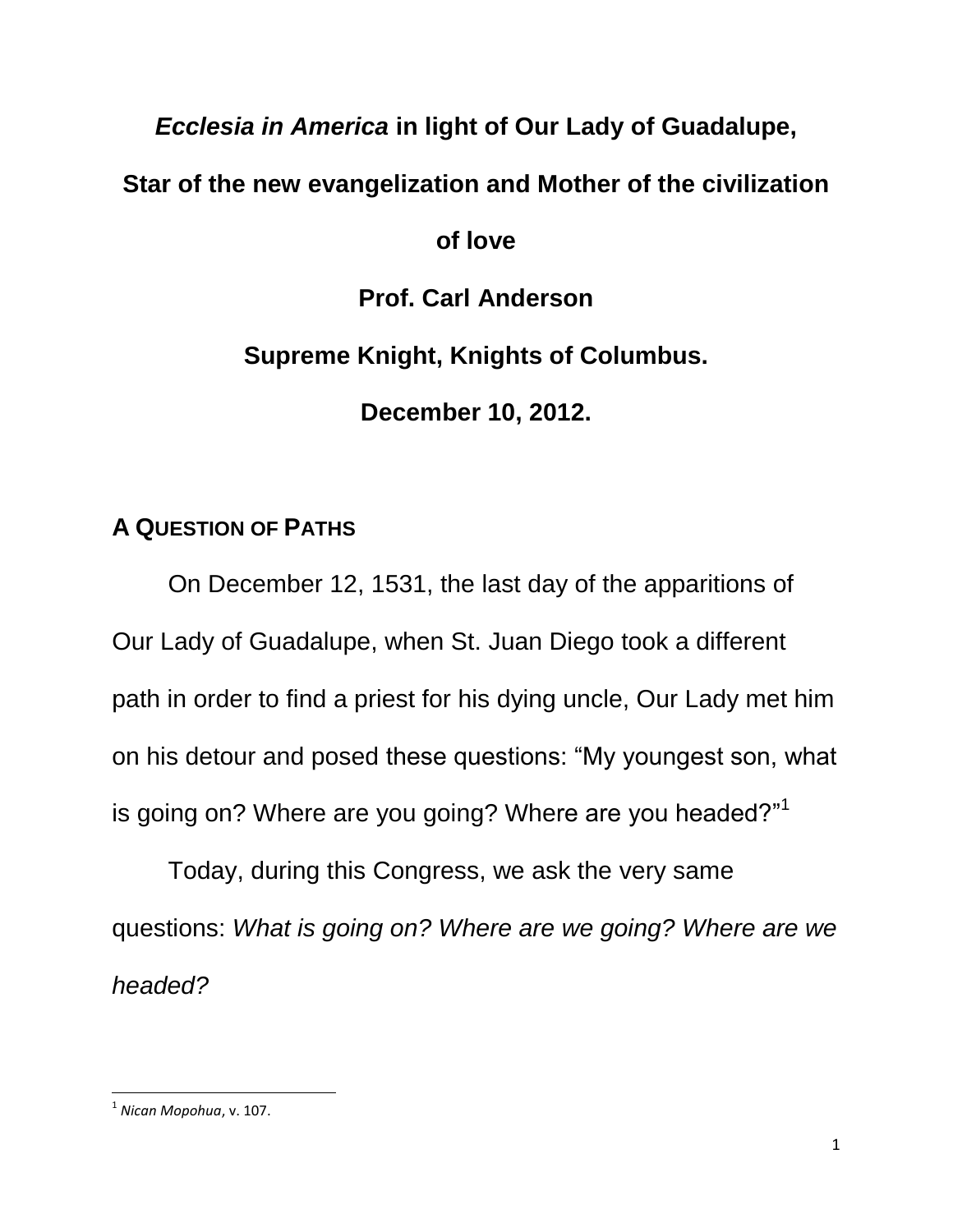Like New Spain in the early  $16<sup>th</sup>$  century, we too face in many ways a great clash of civilizations—in our time made more troubling by the accelerating process of globalization.

From Chile to Canada, vast majorities still consider themselves Christian. And yet…the countries and cultures built upon Christian faith show great failures of charity, dignity and truth—failures inconsistent with being disciples of the God who is Love. There is simultaneously both a familiarity with Christ and an ignorance of Christ, which in many places has resulted in a mischaracterization of Christ and of the mission of the Church.

The land we are called to evangelize is in an important sense new: it is neither pre-Christian nor Christian—it is for the first time in history a land facing a horizon that is *post-Christian*.

The people who once knew Christ and followed him on both a personal and a cultural level now in too many ways fail to recognize him, either in the face of his Church or in the face of the poor.

*Where are we going?*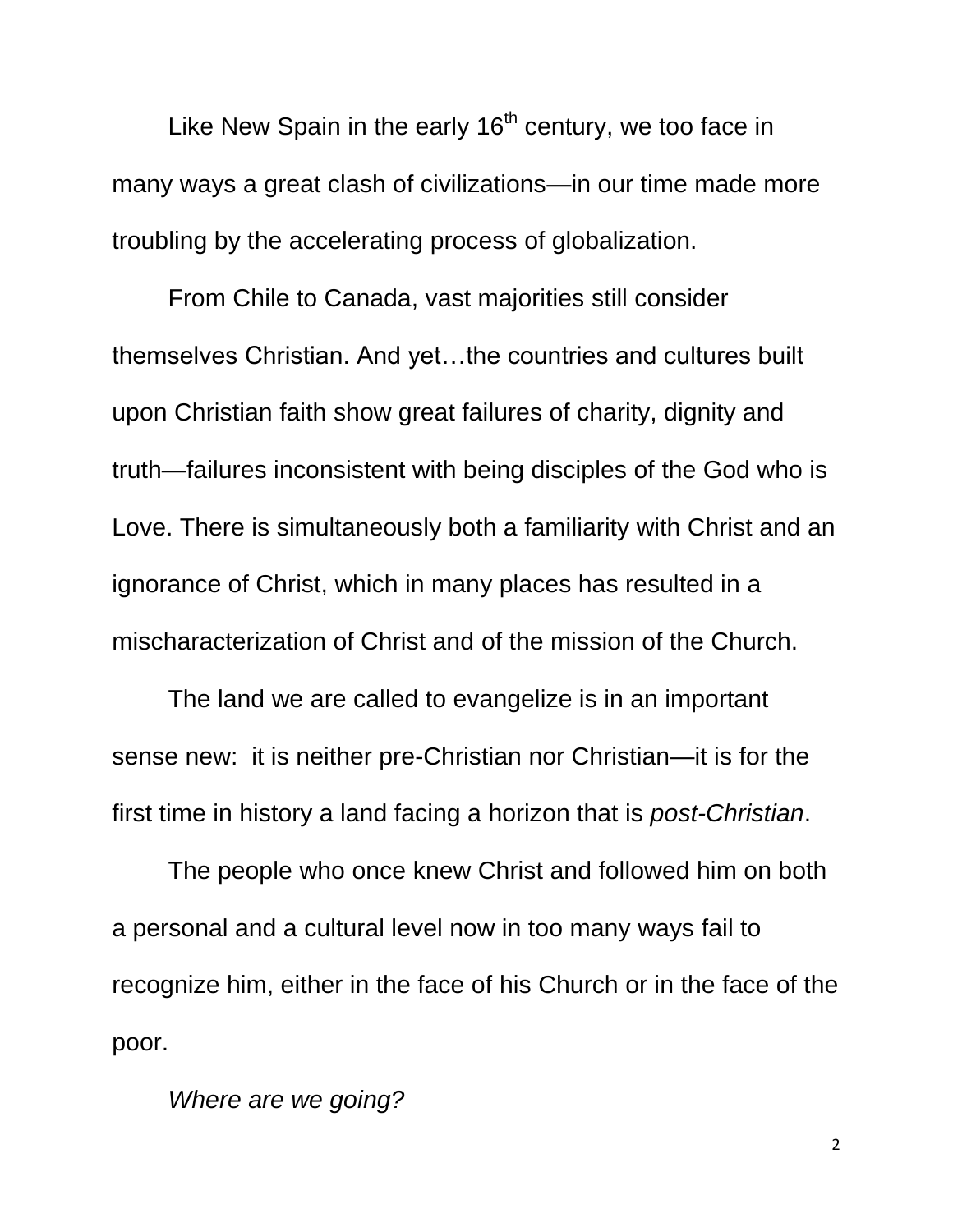As we reflect on the situation of the Church in America, something resonates with us in Juan Diego's reply to Our Lady: ―Though it grieves me, though I will cause your face and your heart anguish, I must tell you…that one of your servants…is very ill. A terrible sickness has taken hold of him; he will surely die from it soon." $2$ 

Juan Diego spoke of the plague killing his uncle. We confront another illness—one just as deadly. And like Juan Diego, it is the care for the human family which brings us here today. Her intervention can come none too soon. The wisdom of *Ecclesia in America* is apparent.

## *ECCLESIA IN AMERICA*

*Ecclesia in America* is the blueprint for the new evangelization.

Speaking of "America" rather than "the Americas", the apostolic exhortation proposes a unified path for our entire

 $\overline{\phantom{a}}$ 2 *Nican Mopohua*, v. 111.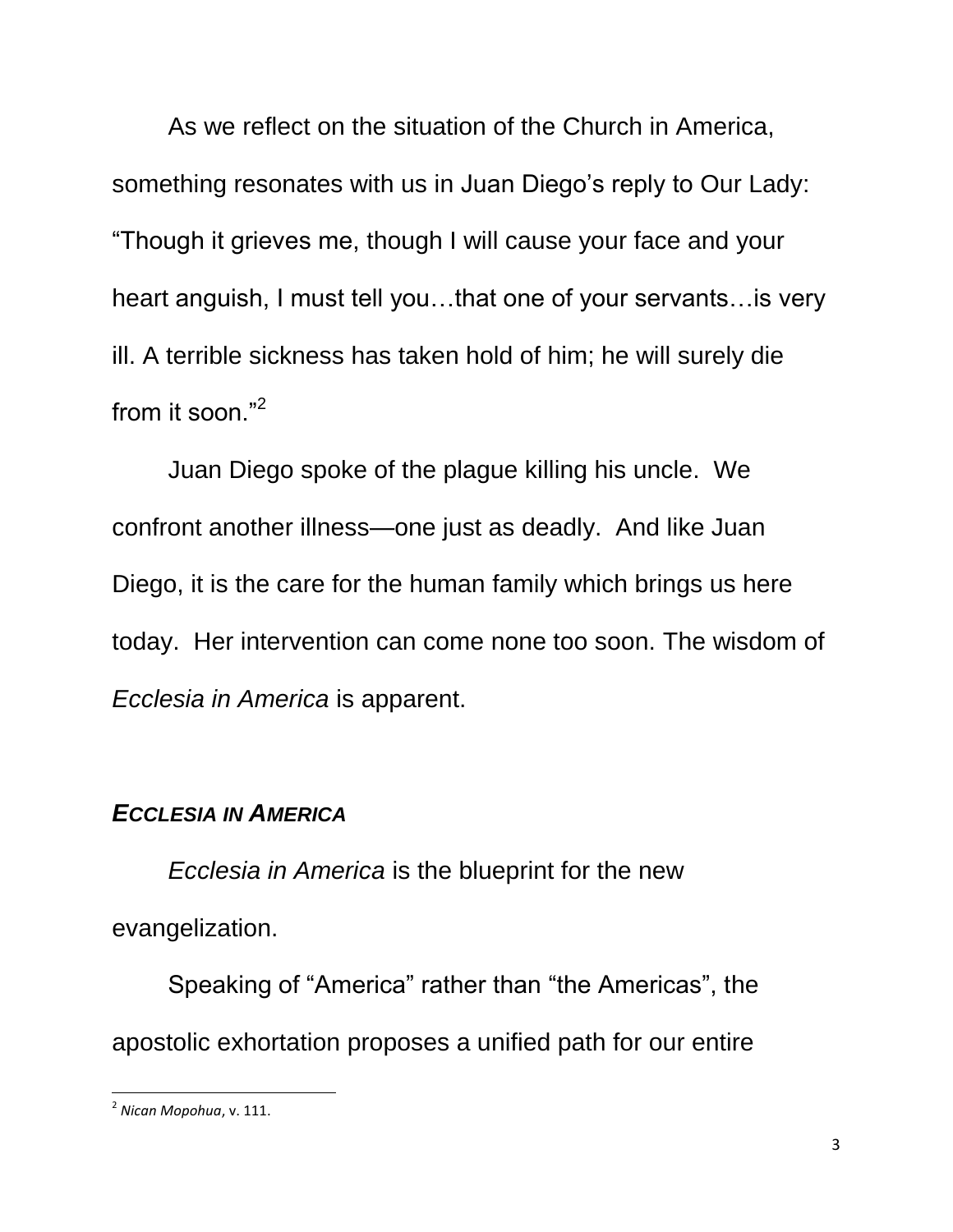hemisphere—not one continent or the other, not one country or the other, but all as a unity. This is also in a sense countercultural and even radical. Despite increased globalization, no other institution lays out a single vision of the entire hemisphere to overcome the greatly-varied problems in each country.

While aware of and eager to rectify the many illnesses in America, the apostolic exhortation communicates not a political vision but an ecclesial one; not a vision of systems but a vision of humanity encountering Christ. In other words, it presents a vision of an "inculturated" evangelization, in which our diversity is sanctified and purified in its communion in the Church by orienting us toward Christ and therefore to our brethren as well.

Following Christ, who described his sovereign role as ―testifying to the Truth‖,<sup>3</sup> *Ecclesia in America* correctly focuses Catholic evangelization on what matters most:

> "In accepting this mission [of the new evangelization], everyone should keep in mind that the vital core of the

 $^3$  During Christ's interrogation by Pilate, John 18:37: "So Pilate said to him, 'Then you are a king?' Jesus answered, 'You say I am a king.For this I was born and for this I came into the world, to testify to the truth.'"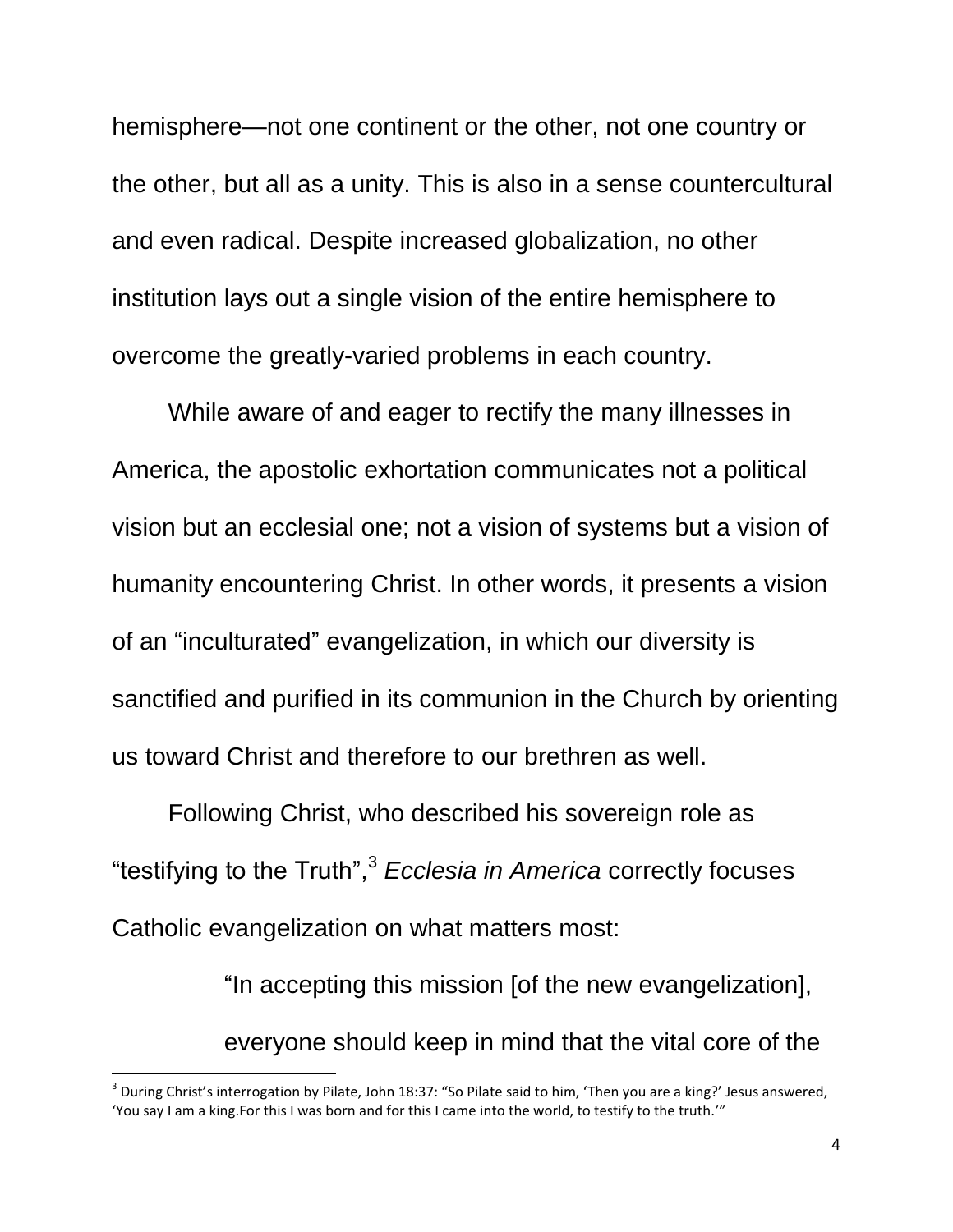new evangelization must be a clear and unequivocal proclamation of the person of Jesus Christ, that is, the preaching of his name, his teaching, his life, his promises and the Kingdom which he has gained for us by his Paschal Mystery."<sup>4</sup>

The truth communicated in the new evangelization does not change, only *how* it is communicated to people of America. Recently, our Holy Father presented how we should consider the "content" of the new evangelization.

> "In our continuing catechesis for the Year of Faith, we now consider the question of how we are to speak about God to our contemporaries, communicating the Christian faith as a response to the deepest longings of the human heart. This means bringing the God of Jesus Christ to the men and women of our time. It means bearing quiet and humble witness each day to the core of the Gospel message. This is the Good News of the

<sup>4</sup> *Ecclesia in America*, §66.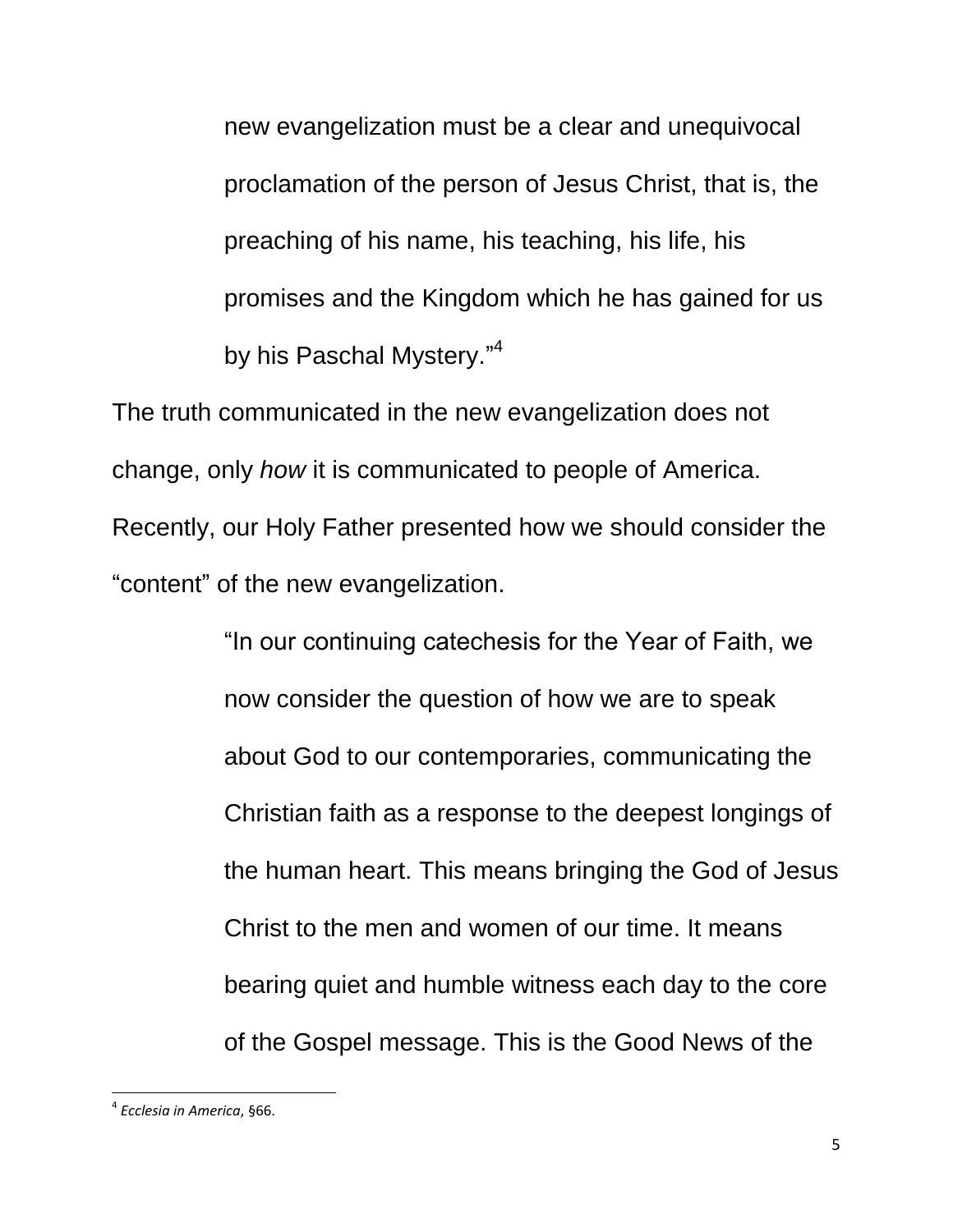God who is Love, who has drawn near to us in Jesus Christ even to the Cross, and who in the Resurrection brings us the hope and promise of eternal life. Jesus gave us an example: by his loving concern for people's questions, struggles and needs, he led them to the Father. In the task of bringing God to our contemporaries, families play a privileged role, for in them the life of faith is lived daily in joy, dialogue, forgiveness and love."<sup>5</sup>

Five centuries ago, our hemisphere was given the perfect example of an inculturated evangelization when Mary appeared to Saint Juan Diego. Her message of reconciliation, unity and love brought forth the great evangelization of an entire hemisphere. By her very presence, Our Lady of Guadalupe became the first and great model of Christian unity presented to all peoples and rising above national and ethnic partisanship. As the mestiza Virgin of Tepeyac she called herself the compassionate mother of "all the

l

6

<sup>&</sup>lt;sup>5</sup> Benedict XVI, General Audience Address, Paul VI Audience Hall, November 28 2012.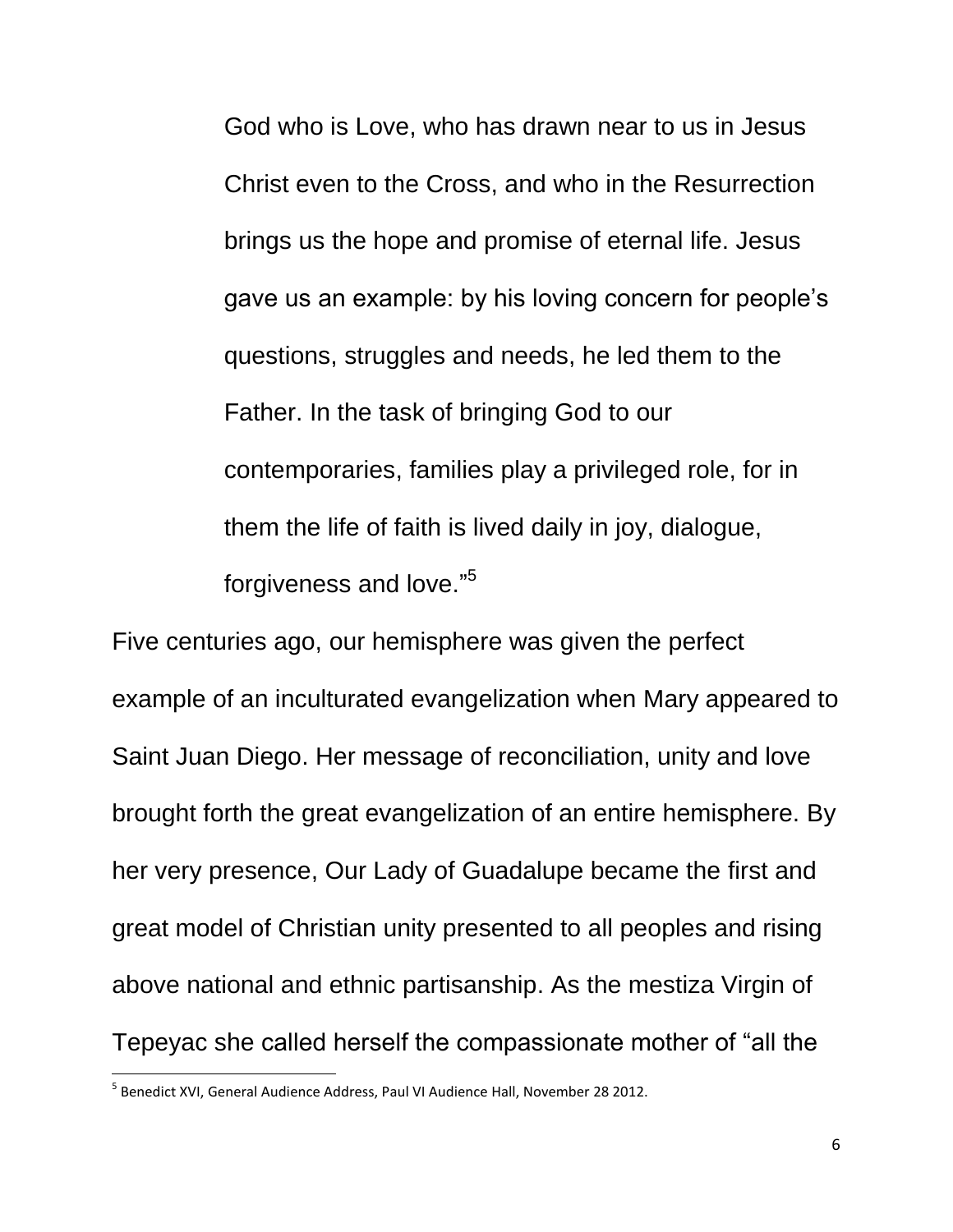people that live together in this land, and also of all the other various lineages of men."<sup>6</sup>

And yet the "star of the new evangelization" is an evangelist like no other. She is not, at the moment of encounter with Juan Diego, working out her own salvation. She is the evangelist *par excellence*, in part because she enters the world, as it were, from the beatific vision, a state of supreme closeness to God. Her example and continued motherhood of all peoples is a sure path today for the new evangelization.

#### **Encountering Christ in America: Culture of War, Culture of Death.**

One similarity between our culture today and the culture Our Lady of Guadalupe entered, is the expectation of war.

Pope Benedict reminded the bishops of the United States earlier this year, "At the heart of every culture, whether perceived

<sup>6</sup> *Nican Mopohua, v. 30-31.*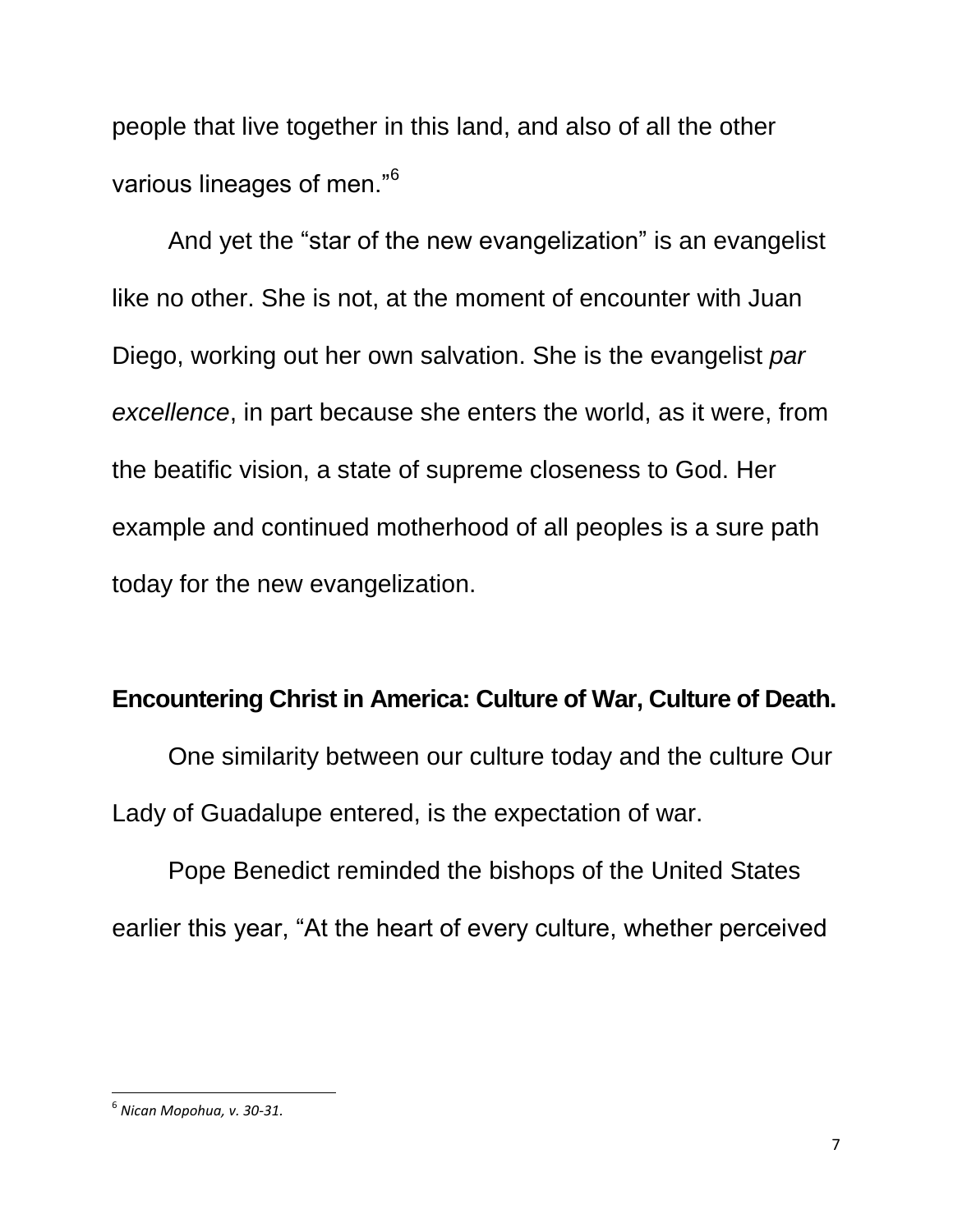or not, is a consensus about the nature of reality and the moral good, and thus about the conditions for human flourishing."

The heart of the Mesoamerican culture at the time of the apparitions included an expectation of war and a distorted need for sacrifice. Aztec culture constantly referred back to desolation: "War and Death set the tone for every lecture and ceremony that would accompany the Indigenous all his life."<sup>8</sup> To be literal, their perception of reality, articulated through their religion, made war, death and sacrifice conditions for human flourishing. In this worldview the freedom to live was enabled only by war and death. The expectation of war and the necessity of death for some was the daily prerequisite for the human flourishing of Aztec culture.

And yet today—despite having abandoned the assumptions of Aztec religion long ago—contemporary culture remains influenced by similar distortions regarding the prerequisites of human flourishing. Do we not encounter in society and in certain

 $^7$  Benedict XVI, Address to the Bishops of the United States of America on their "Ad Limina" Visit, January 19, 2012.

<sup>8</sup> Msgr. Eduardo Chavez, *Our Lady of Guadalupe and St. Juan Diego: The Historical Evidence*, Pg. 56.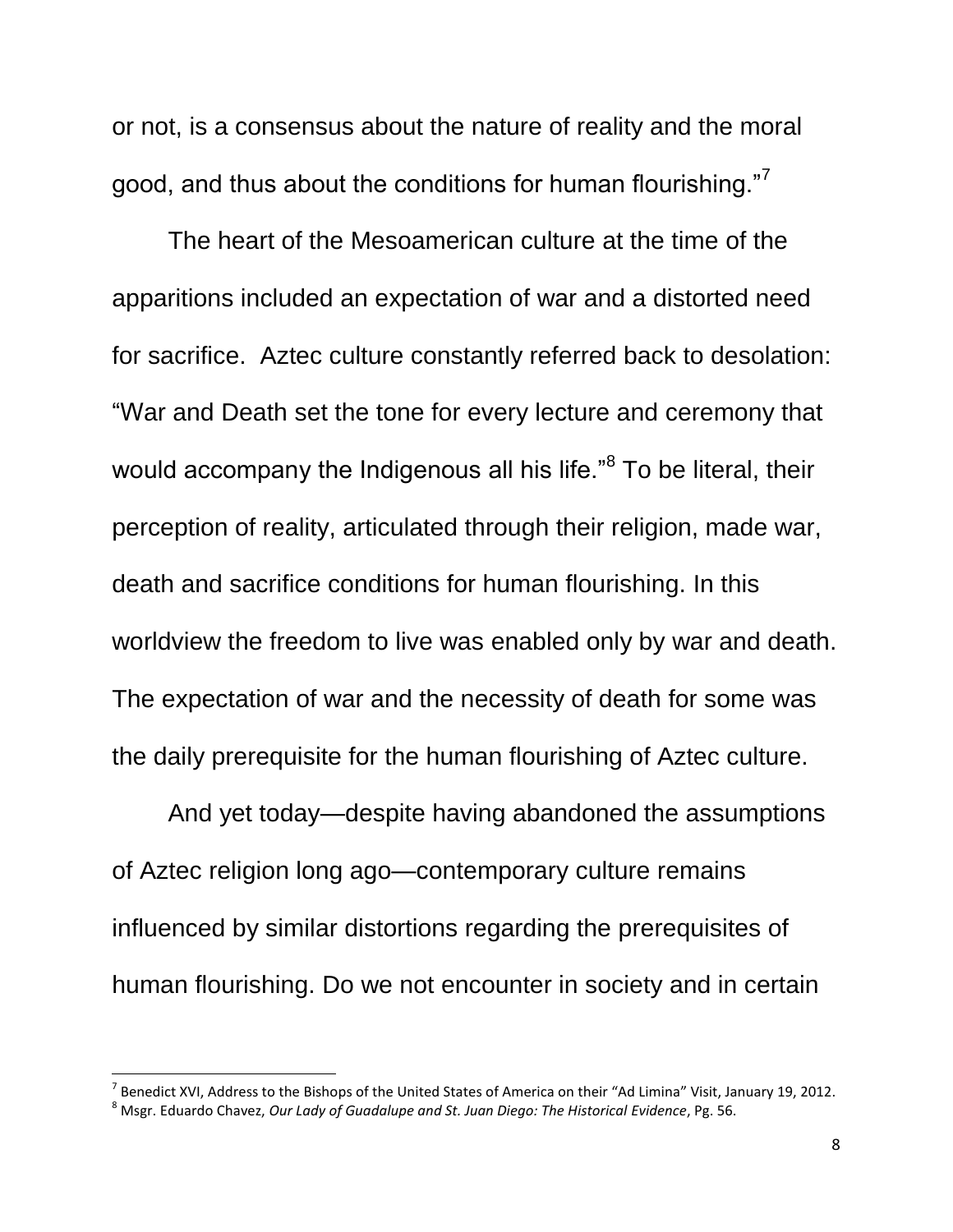public policies an unspoken assumption that certain deaths are conditions for human flourishing?

Do we not see in our contemporary culture, a culture which in the words of *Evangelium Vitae*, "it is possible to speak in a certain sense of a war of the powerful against the weak?" Do we not also see with Blessed John Paul II "a structure of sin" in a culture that concludes that "a life which would require greater acceptance, love and care is considered useless, or held to be an intolerable burden, and is therefore rejected in one way or another?" And in that culture, "A person who, because of illness, handicap or more simply, just by existing, compromises the wellbeing or life-style of those who are more favored tends to be looked upon as an enemy to be resisted or eliminated."<sup>9</sup>

This is the very definition of a culture of death, and Blessed John Paul II did not hesitate to tell us so.<sup>10</sup> The encounter with this culture is fundamental to the new evangelization and it is fundamental to the future of the Christianity in our hemisphere.

<sup>9</sup> John Paul II, *Evangelium Vitae*, §12 (1995).

 $10$  Ibid.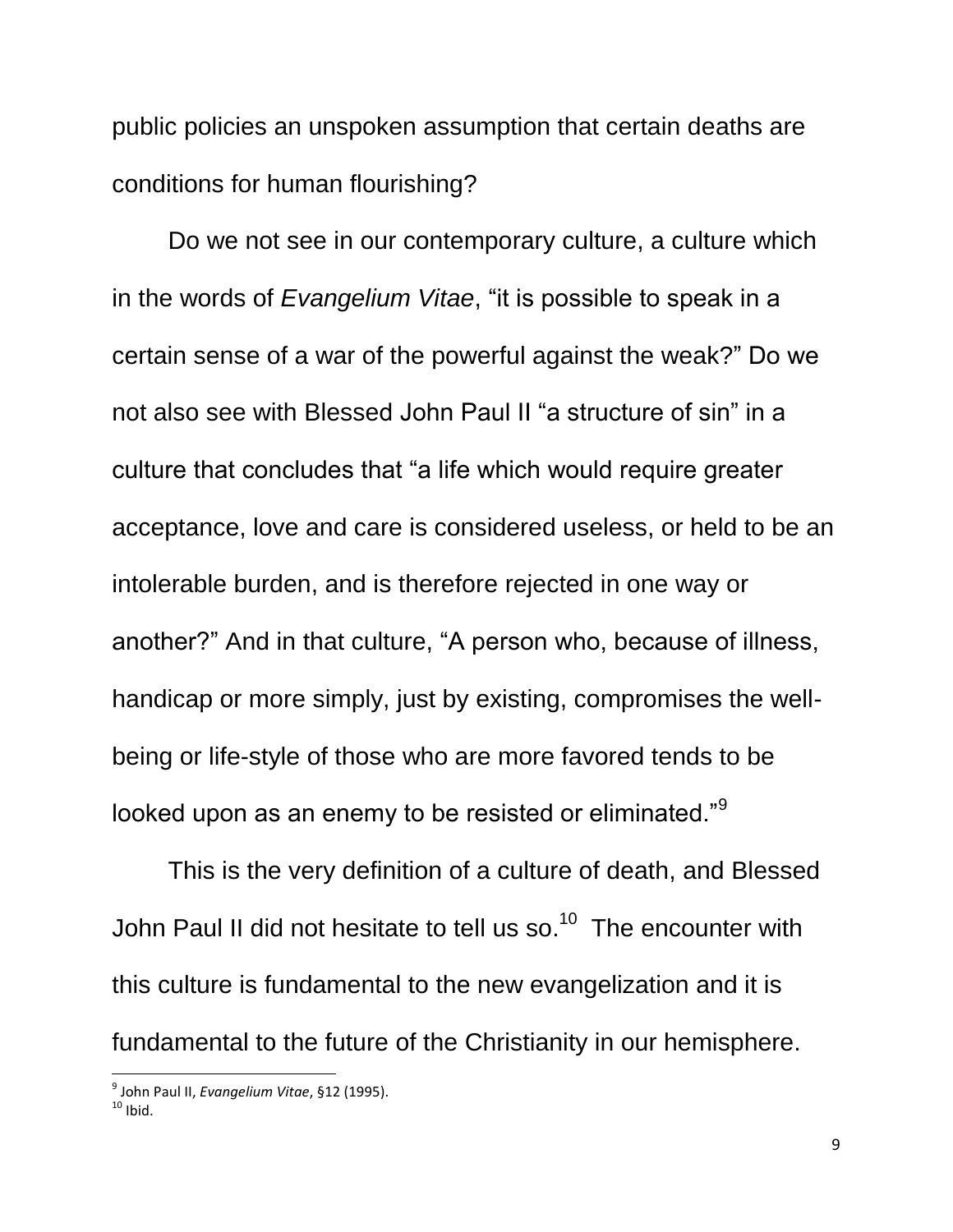And yet – in *Caritas in Veritate*, Pope Benedict reminds us that the seed of hope still exists in the permanent, universal vocation shared by all people. He said: "All people feel the interior impulse to love authentically: love and truth never abandon them completely, because these are the vocation planted by God in the heart and mind of every human person."<sup>11</sup> And because of this it is possible for us to be "co-workers" with Blessed John Paul II and Pope Benedict XVI in speaking about the possibility of a new culture—a culture which they call "a civilization of love" and which Blessed John Paul II recognized in *Ecclesia in America* is brought about by those who are "capable of loving with God's own love."<sup>12</sup>

The civilization of love cannot be imposed from above or from outside of a particular historical culture. This is the starting point for an authentic, inculturated new evangelization. And it is precisely why we need to turn our gaze always to Our Lady of Guadalupe—Star of the New Evangelization. And this is also why

<sup>11</sup> Benedict XVI, *Caritas in Veritate*, §1.

<sup>12</sup> *Ecclesia in America*, §10.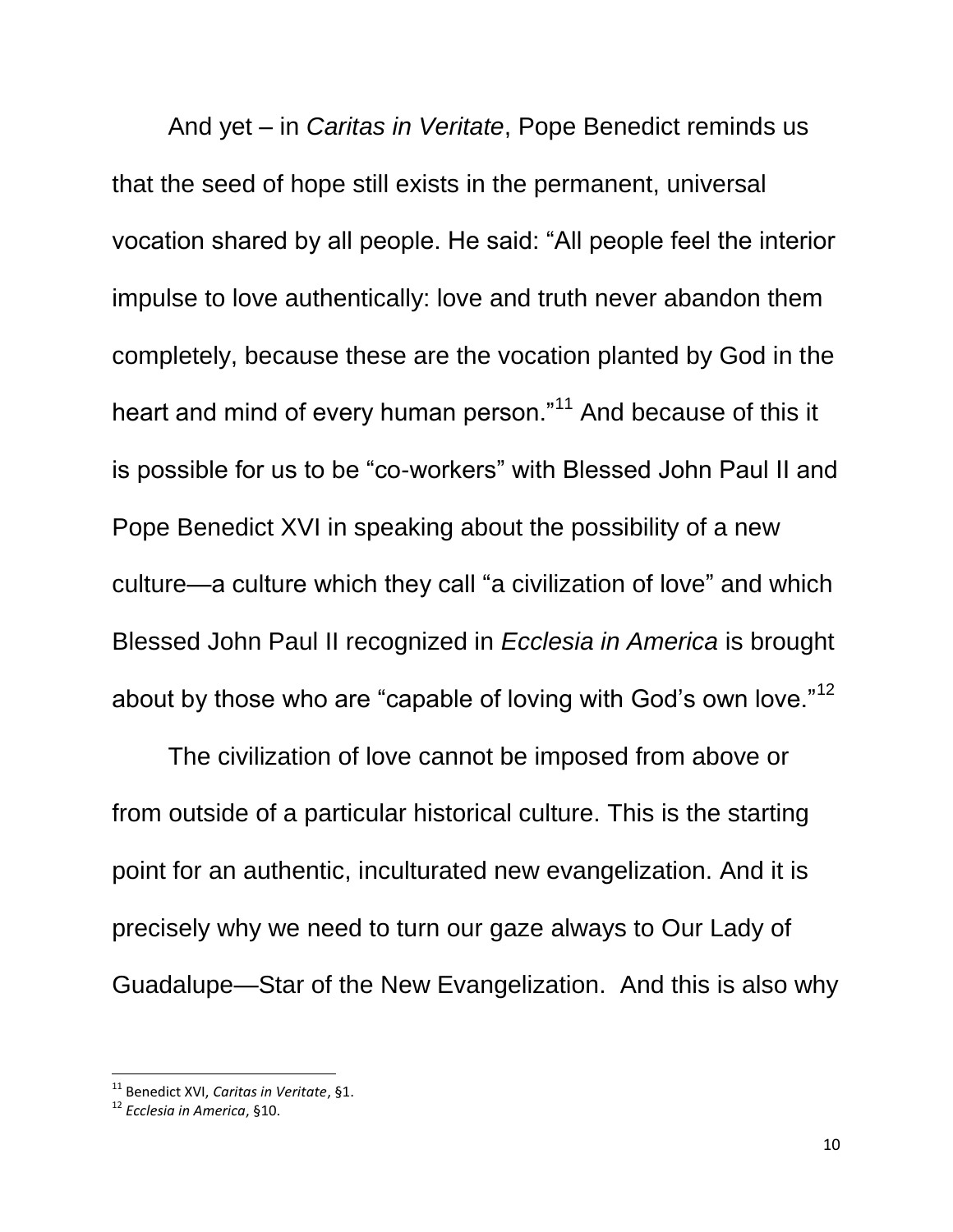we may also see Our Lady of Guadalupe under another title as well—Mother of the Civilization of Love.

### **Mary of Guadalupe as model for all Christians**

At Puebla in 1979 Blessed John Paul II described the three pillars necessary for "the present and the future of evangelization." These three pillars are "the truth about Jesus the Savior"; "the truth about the Church"; and "the truth about man and his dignity."<sup>13</sup> But if we want to return to those three truths, Pope Benedict has noted in the past, "it is necessary to go back to Mary."<sup>14</sup>

It seems imperative then to deepen our reflection of *why* we call Mary under the title of Our Lady of Guadalupe "the star of the new evangelization." Five hundred years ago, Our Lady of Guadalupe appeared to the indigenous American peoples as the perfectly inculturated proclamation of the Gospel. The young woman who received the Word in silence and allowed him to bear

<sup>13</sup> John Paul II, *Address to Third General Conference of Latin American Episcopate*, January 28 1979.

<sup>14</sup> Joseph Ratzinger and Vittorio Messori, *Ratzinger Report*, 106.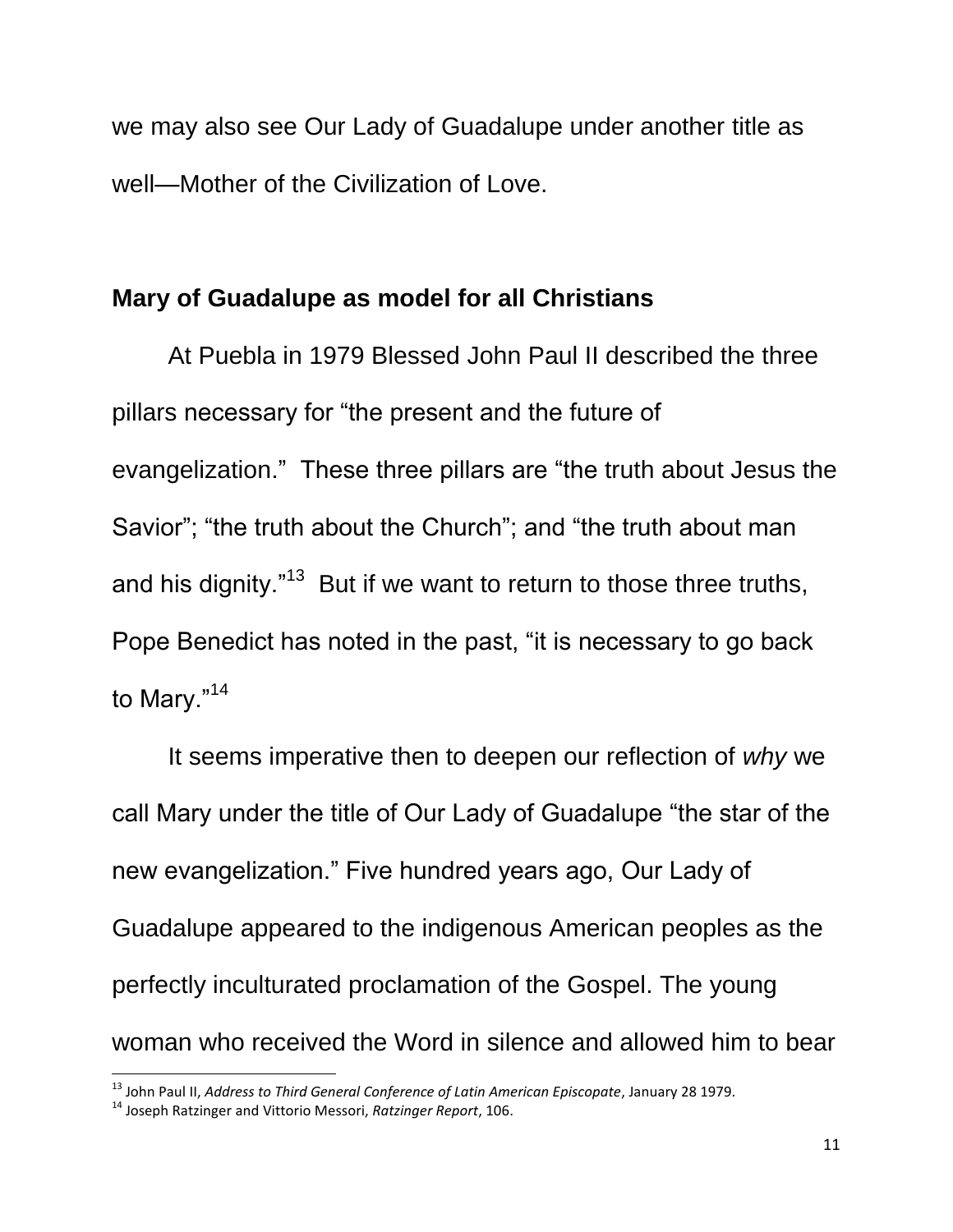fruit in her was a far more effective evangelizer than those preachers who had attempted to convert a vast new continent.

What we need now, in this critical moment in history, is a radical return to the Source, who is the Lord, and this return cannot take place without something akin to what happened at the earliest beginnings of the proclamation of the Word and to what Our Lady of Guadalupe points.

In the many iconic representations of Pentecost, we see the Church as it was, is, and must continually become. We see the Church in its theological reality—the apostles are gathered around the Mother of God, awaiting the gift of the Spirit who will allow the Word of God to be perfectly inculturated not only in one tongue or on one continent, but in all cultures and for peoples of the earth.

Mary, the holy and immaculate core of the believing Church, teaches us what it means to receive the Word of God, to contemplate him, and to allow him to bear fruit in our lives. In her, we see what it means to beg for and to receive the "intelligent,"

12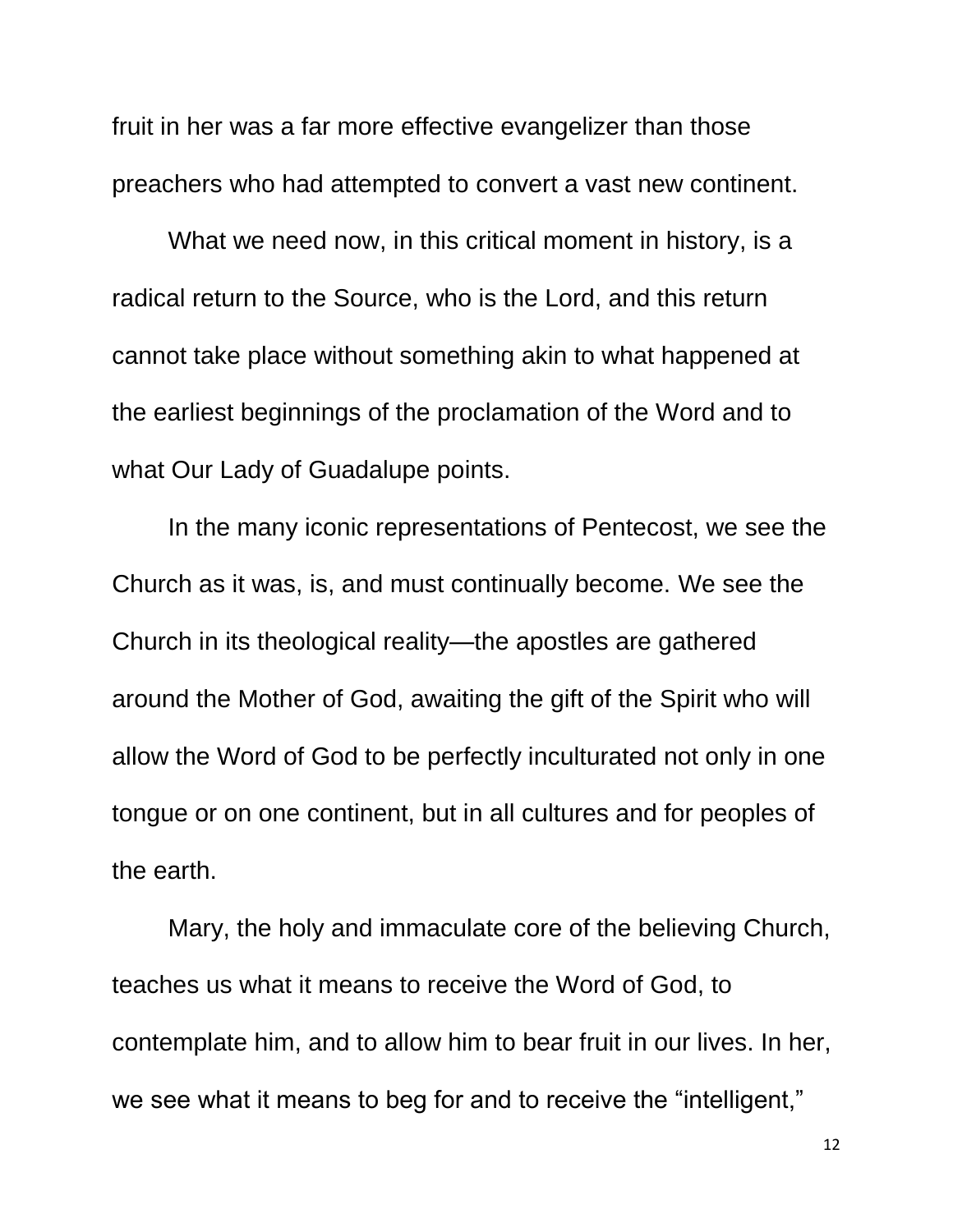transforming and renewing fire that in the words of our Holy Father allows us to become "light in God."<sup>15</sup>

Mary is the "star of the new evangelization" because she is the contemplative, loving, compassionate, ever faithful presence that allowed the Church to come into being not as a work of man, but as the gift of the God who is Love.

*Mary leads to Christ, not herself.* As Blessed John Paul II described the Wedding at Cana: "the Mother of Christ presents herself as the spokeswoman of her Son's will, pointing out those things which must be done so that the salvific power of the Messiah may be manifested."<sup>16</sup> In this she walks in the spirit of the Jewish prophets, as it were, in that she, like John the Baptist, drew souls to "prepare the way of the Lord, [and to] make straight his paths."<sup>17</sup>

This clarity of purpose—to proclaim the person of Jesus Christ—is apparent again in Our Lady in the Guadalupan

 $\overline{a}$ 

<sup>&</sup>lt;sup>15</sup> Benedict XVI, Meditation during the First General Congregation, XIII Ordinary General Assembly of the Synod of Bishops, October 8, 2012.

<sup>16</sup> John Paul II, *Redemptoris Mater*, §21. Also quoted in *Ecclesia in America*, §11.

 $17$  Mark 1:3.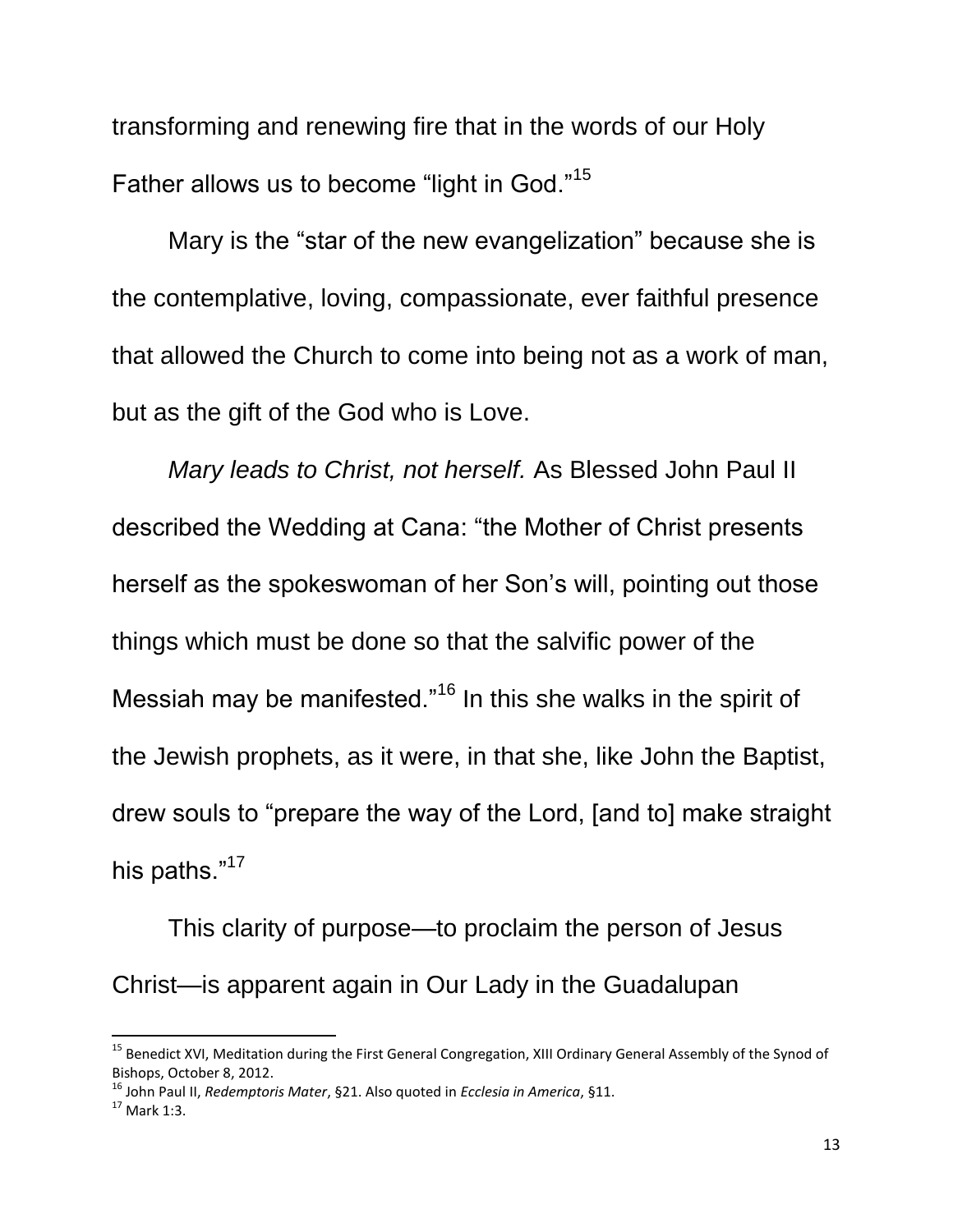apparition. Her initial request to St. Juan Diego is to build a church where she may show her son to all people. She says, according to the *Nican Mopohua*:

> "I want very much that they build my sacred little house here, in which I will show Him, I will exalt Him on making Him manifest, I will give Him to all people in all my personal love, Him that is my compassionate gaze, Him that is my help, him that is my salvation."<sup>18</sup>

## **Authentic Inculturated Evangelization.**

In Our Lady of Guadalupe, the native peoples saw a true reflection of themselves and at the same time a perfect expression of a new inculturation of the Christian faith. She communicated eternal, universal truths in the language and custom of the native peoples. Her words, as recorded in the *Nican Mopohua*, show also how she affirmed the seeds of truth in those elements of their culture and history: their appreciation for truth,

 $\overline{\phantom{a}}$ <sup>18</sup> Nican Mopohua. V. 26-28.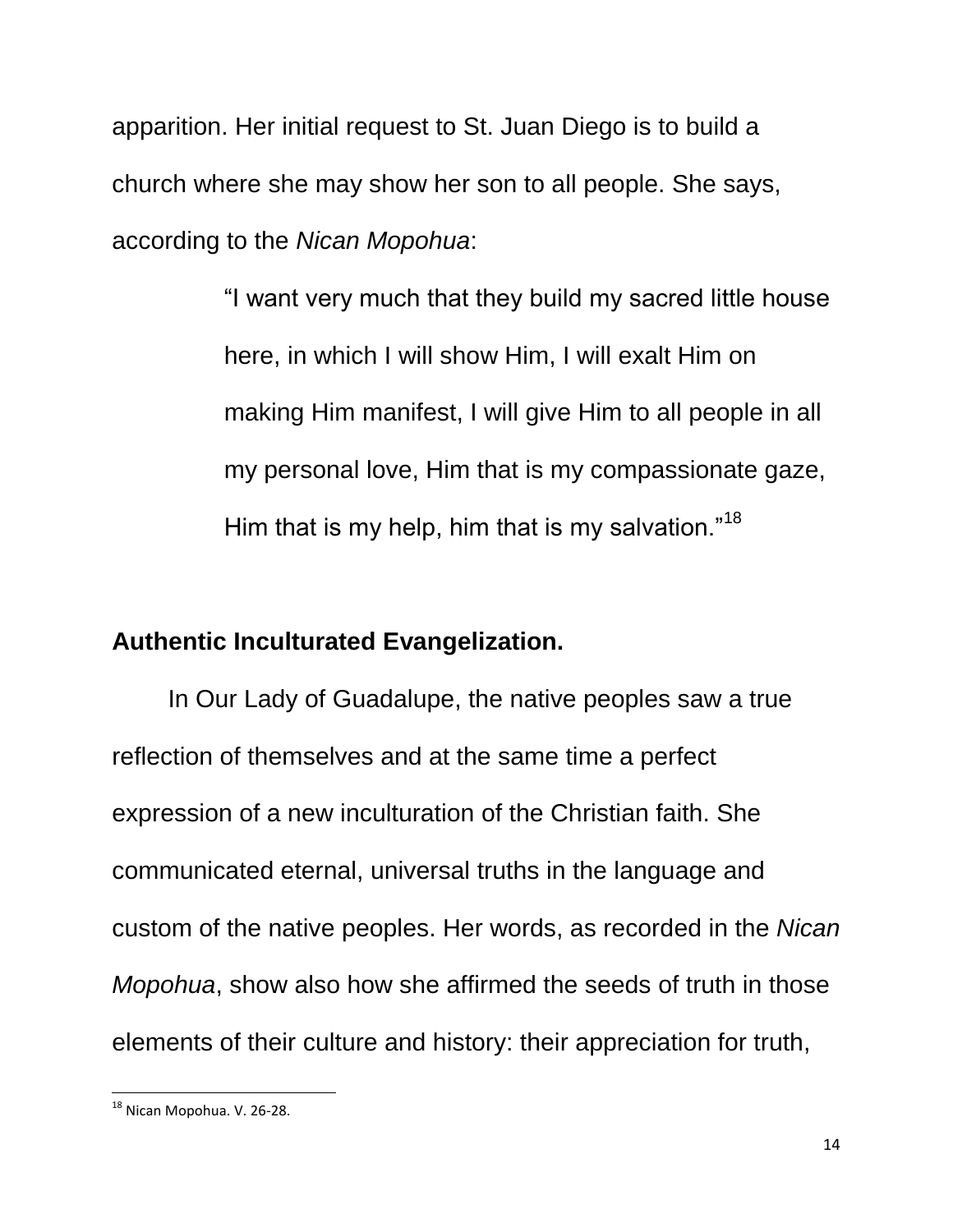their belief in a creator and in a divine master of heaven and earth. She also – in a move which overturns the recent tendencies to speak only of the "historical Christ" – abandoned her own historical identity; she assumed the form of the *mestiza*, a child of the inhabitants, and she spoke in their *Nahuatl* language with their rich, varied, formal speech.

The new evangelization, like all evangelization, must be inculturated.

Living in the world but not of the world" is an accurate guide to true inculturation. It includes recognizing the truth in cultures, as well as differentiating between truth and the language in which the truth is communicated. That is: inculturation of communication and tradition, not a conflation of moral values.

It is worthwhile noting that Blessed John Paul II saw the importance of non-essential religious experiences in communicating and nourishing the faith of American Catholics. He called popular piety "a mode of inculturation of the Catholic faith."

15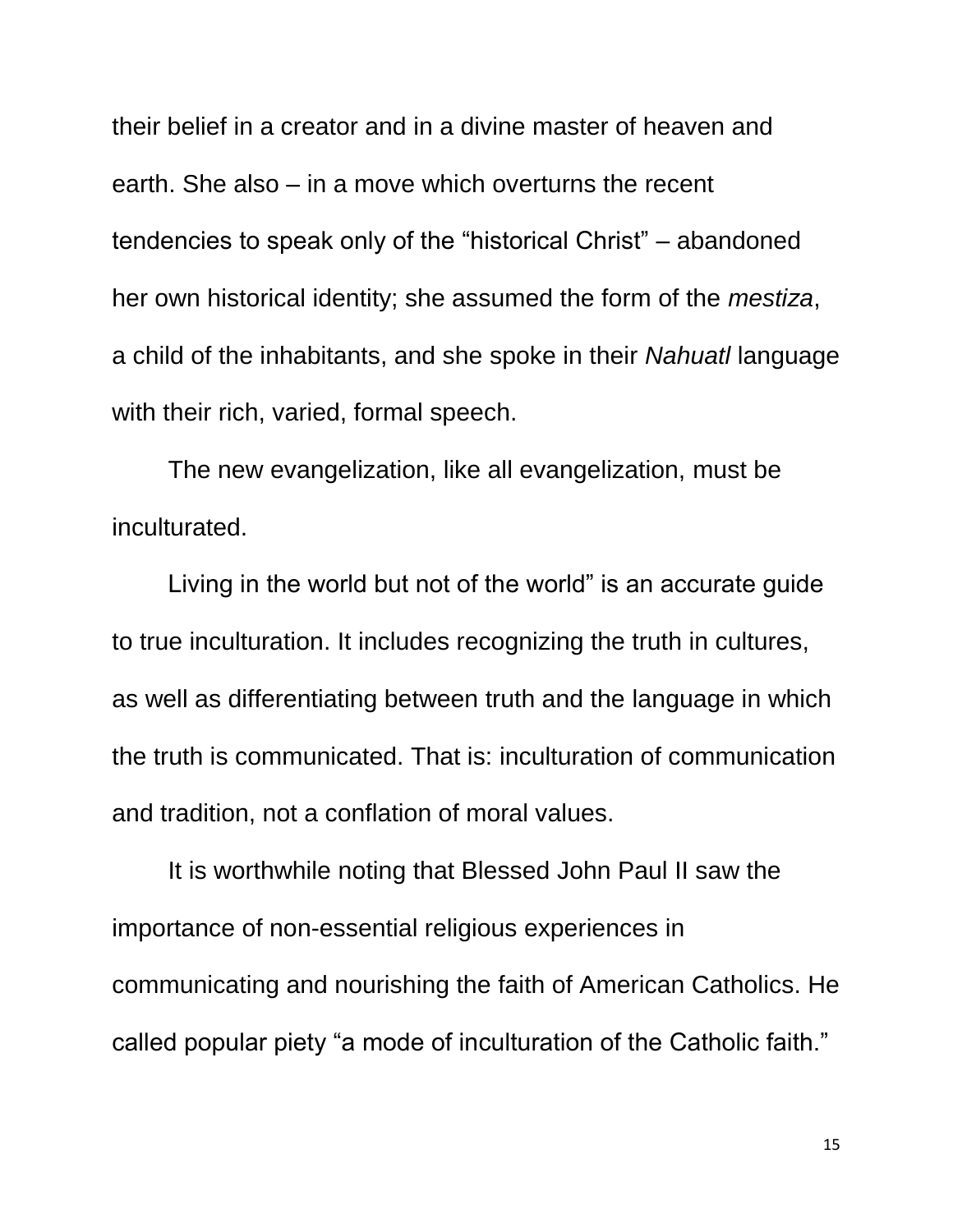And he urged that, "prudently considered, it too can provide valid cues for a more complete inculturation of the gospel."<sup>19</sup>

An inculturated evangelization speaks to the individual and brings out the relevance that as Pope John Paul said in *Ecclesia in America,* "Jesus Christ is ... the definitive answer to the question of the meaning of life, and to those fundamental questions which still trouble so many men and women on the American continent."

Here I would mention two specific areas: the role of the laity and charitable witness.

### **The Role of the Laity.**

Reading the signs of life within the Church, I think we can all recognize that our hemisphere is at a pivotal moment in history. Much like the internal reform of the  $13<sup>th</sup>$  century taken up especially by the Franciscans and Dominicans, whose way of life constituted a return to evangelical principles, today Catholics find

<sup>19</sup> *Ecclesia in America*, §16.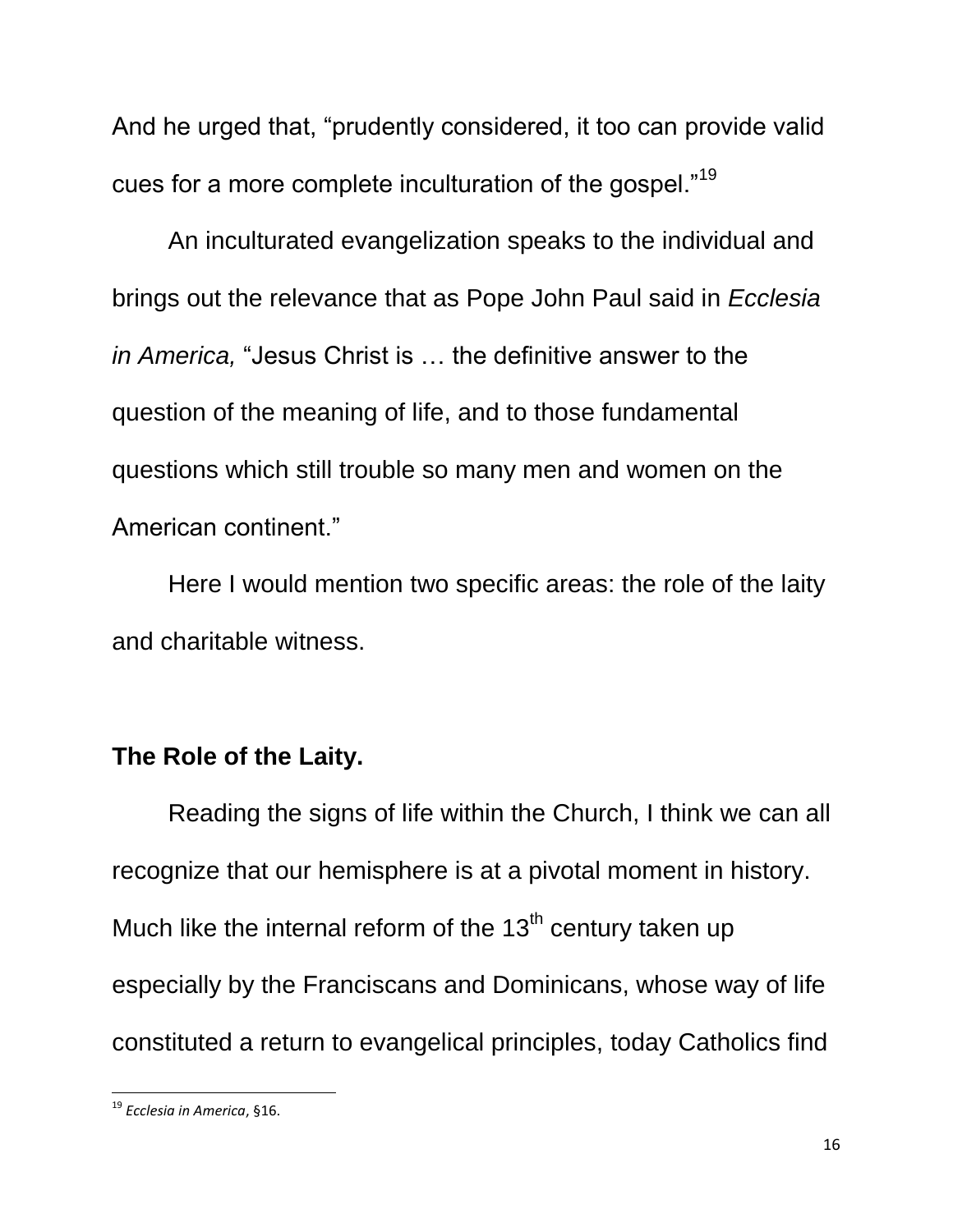themselves called to evangelization, which in itself constitutes a type of reform of how Catholics live.

This evangelization recognizes the vital contribution of the laity. This does not bestow on the laity a new mission, but rather awakens the laity to the mission of Baptism – the vocation of holiness and the vocation to evangelize.

It is significant that Juan Diego and his uncle were laymen. Their dedication to the faith is apparent in Juan Diego going often to the far away chapel for instruction, as well as his insistence on putting the salvation of his dying uncle first.

The laity also had a greater role in evangelization after the apparitions of Our Lady. In spreading word of the apparition and of the faith which gave such a compassionate encounter with God, lay men and women helped account for the conversion of millions.

In our day, a central aspect of the work of the laity is their role as stewards of the Christian family and therefore of the domestic Church.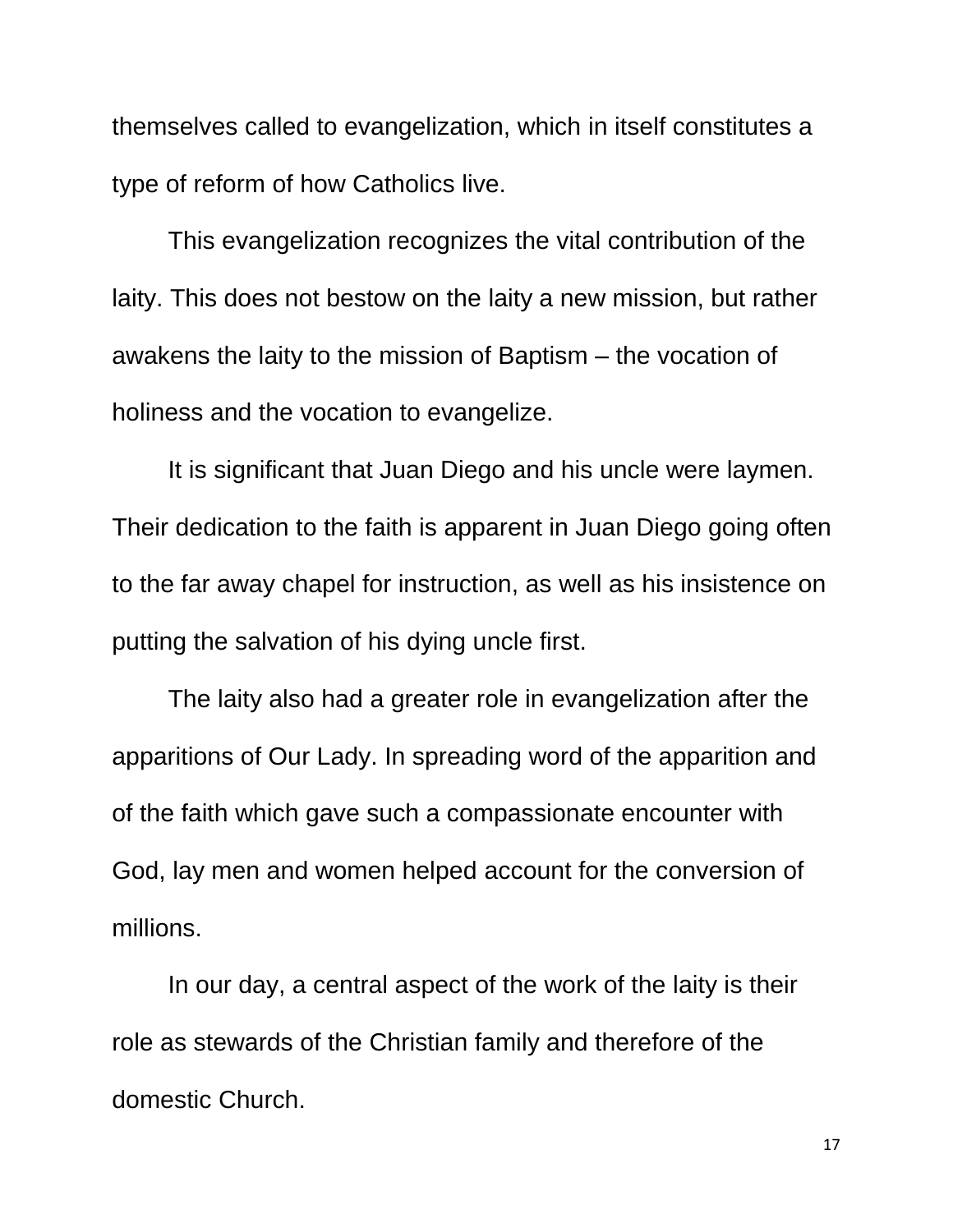Because of the central importance of the family not only to its individual members but also to society and culture, the new evangelization must contain at its core the recovery of a sacramental understanding of Christian marriage. If the new evangelization is to be an incarnate proclamation of the beauty of God, who is communion, and of the Church who is the sacrament of this communion, it cannot but have at its center the domestic church. This is so not only because the family is the "model place" where the faith is transmitted to new generations, or where Christian values are lived.

Our faith teaches us that God is a unity in communion, a Trinity, that he is love. God made an irrevocable gift of himself to us in his Son Jesus Christ, who is his covenant with his creation. And because man is made in the image of God, he "is" incomprehensible for himself, his life is senseless" if he does not encounter this love. $20$ 

 $20$  John Paul II, Redemptor Hominis, §10 (1979).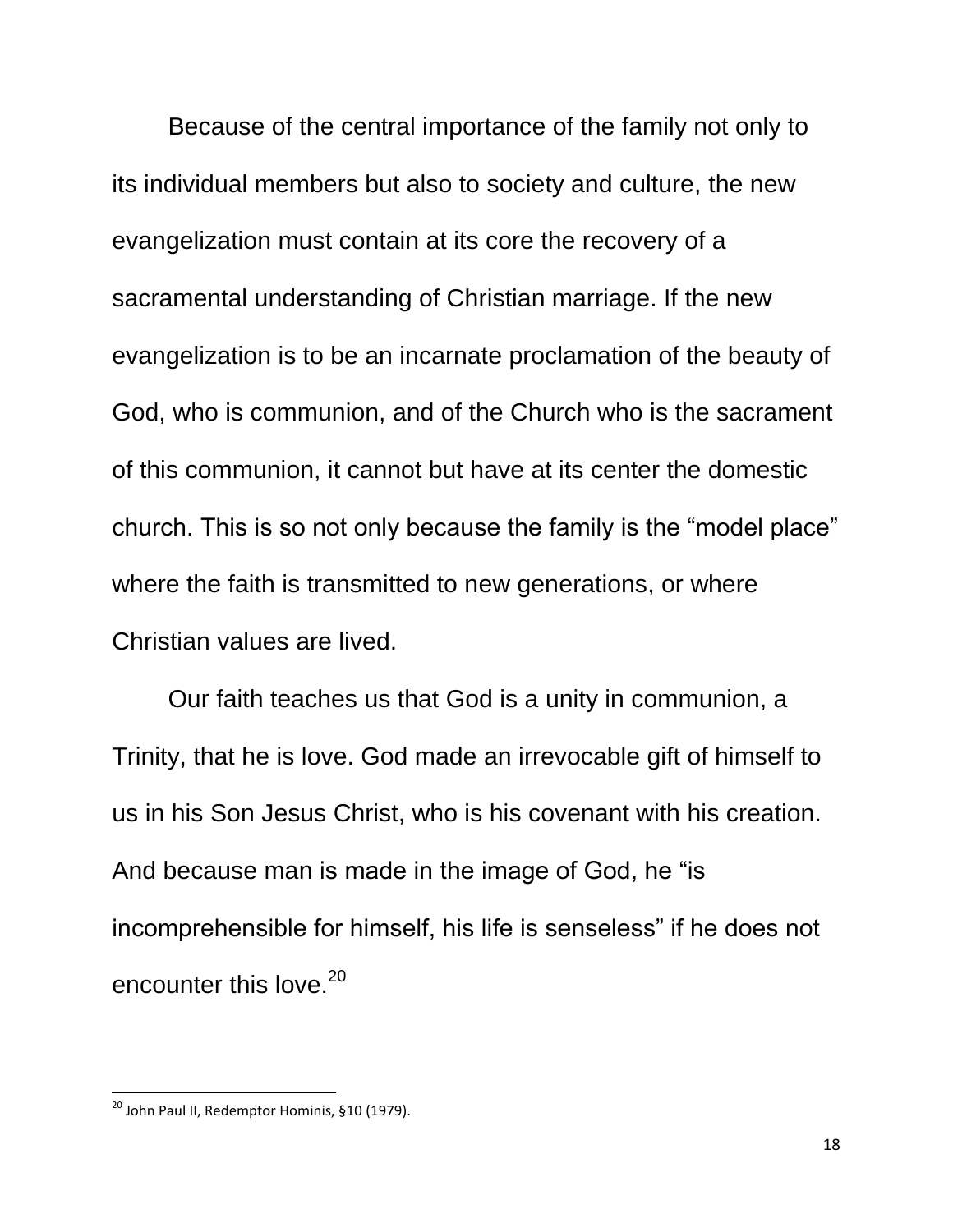Millions of people who have yet to encounter God's love need the Christian family to be an icon of the God who is communion. They need to see all the elements of human life finding fulfillment in the Son of God made man. They need to see families that are truly *human* communities, which can thus point their unbelieving brothers and sisters to the beauty of the God who is love.

This is why Blessed John Paul II taught us that the family is *essentially missionary*. Its mission, which flows from its being, precedes any external activities of evangelization to which Christian families may commit themselves. Every such activity bears authentic, evangelical fruit when it flows from the foundational mission that places the family founded on sacramental marriage at the heart of the mission of the Church.

In the words of Blessed John Paul II, "the family has *the mission to guard, reveal and communicate love*" – the love that is a reflection of the Trinitarian communion and that shares in ―God's love for humanity and the love of Christ the Lord for the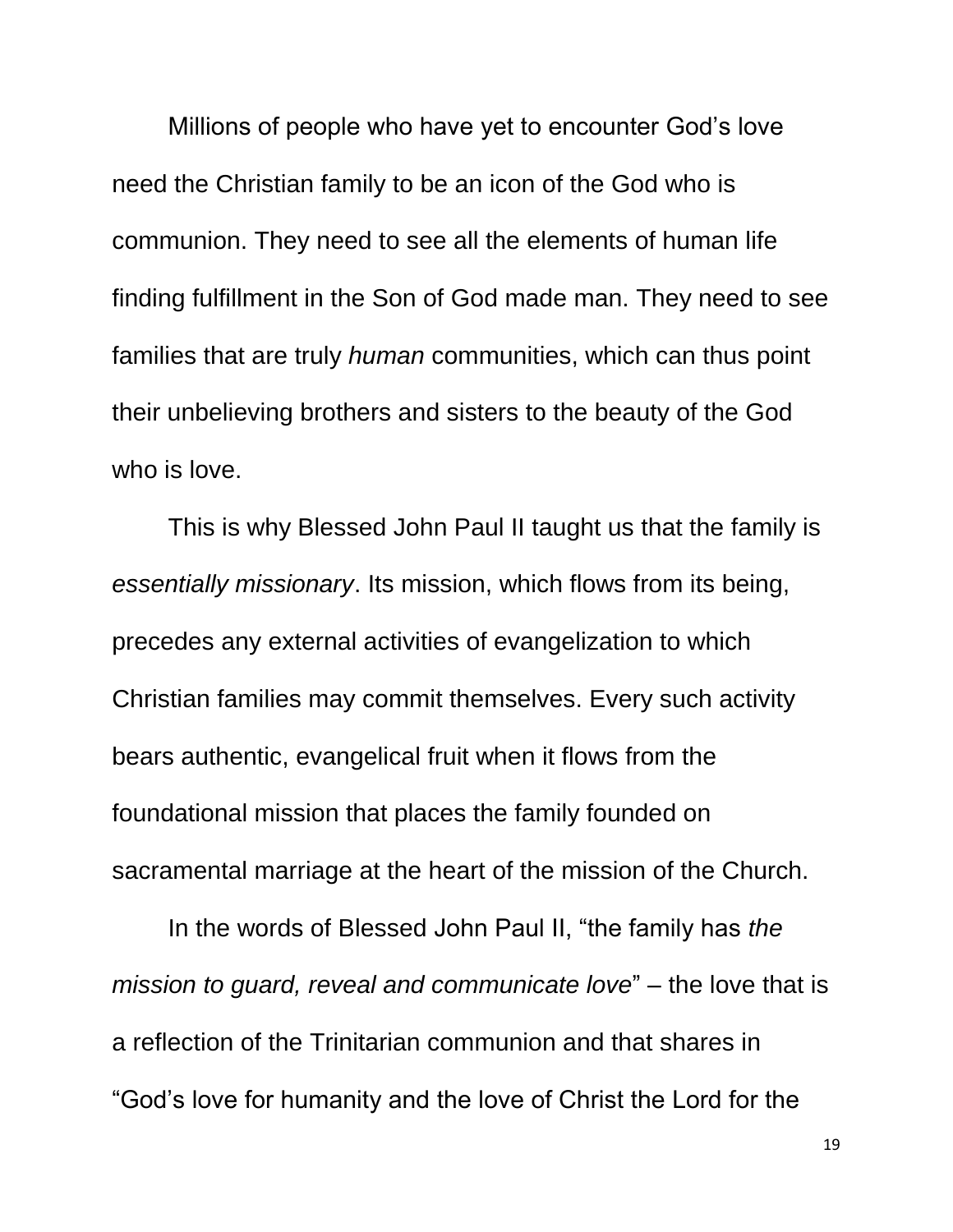Church His bride. $^{21}$  Only when the Christian family is strengthened in this its most basic mission can take its place at the heart of the Church's task of evangelization.

We cannot, in carrying forward the mission of the new evangelization, proclaim "the truth about man and his dignity" unless we proclaim with courage and conviction the truth about marriage and family.

From what has just been said it is obvious that chief among these building blocks for the new evangelization is the Second Vatican Council's *universal call to holiness*. <sup>22</sup> This call is truly *universal*, embracing all states of life and all peoples of the earth. It seems to me necessary to stress both this call of God and our response to it as fundamental to the New Evangelization<sup>23</sup> and in this we see an extraordinary example in the life of St. Juan Diego.

In the message of Our Lady of Guadalupe and in the life of St. Juan Diego, it is manifest that this call for a new assimilation

<sup>&</sup>lt;sup>21</sup> John Paul II, Familiaris Consortio, §17 (1981).

<sup>&</sup>lt;sup>22</sup> Vatican Council II, Dogmatic Constitution on the Church, Lumen Gentium, ch. 5 (1962).

<sup>&</sup>lt;sup>23</sup> Ecclesia in America, no. 33.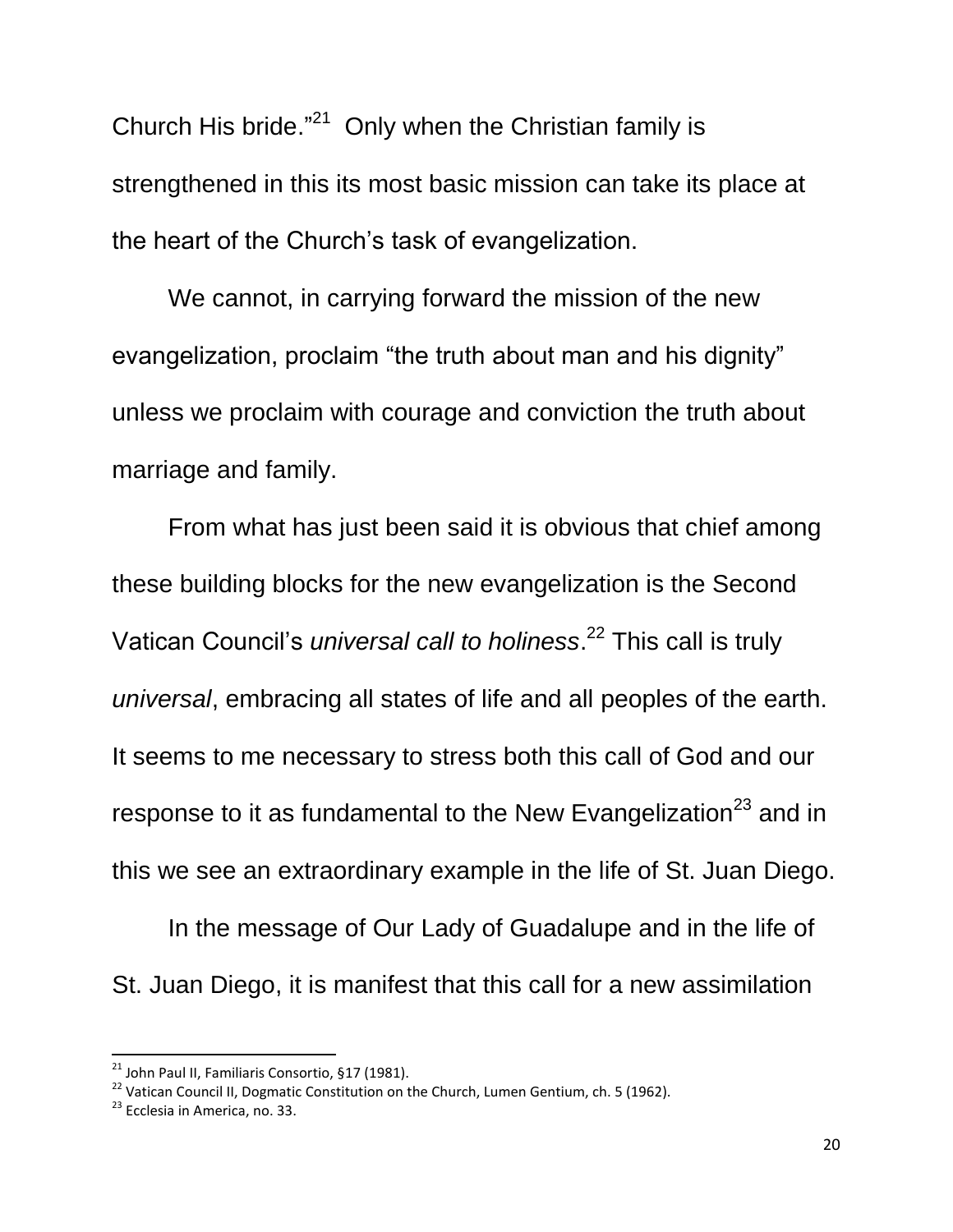and proclamation of the Gospel embraces the Church as a whole, and every people and nation in which she is present.

What is needed is not simply new pastoral initiatives to those who no longer embrace Christianity– though such outreach is of course imperative. The new evangelization must be broader and also more positive in scope. While it may be prompted by, it cannot simply be determined by the crisis of our age.

This renewed impulse of evangelization involves a fundamental reappropriation of our faith by the whole Church, and a thoroughly incarnate proclamation of it to the men and women of our time. It requires what we might describe as a "radical" return to the Source—a renewed living out of the fullness of the faith. In other words, what is called for is what we see in the life of St. Juan Diego: a courageous witness of holiness. It is in this way that as Blessed John Paul II stated in *Christifedeles Laici,* the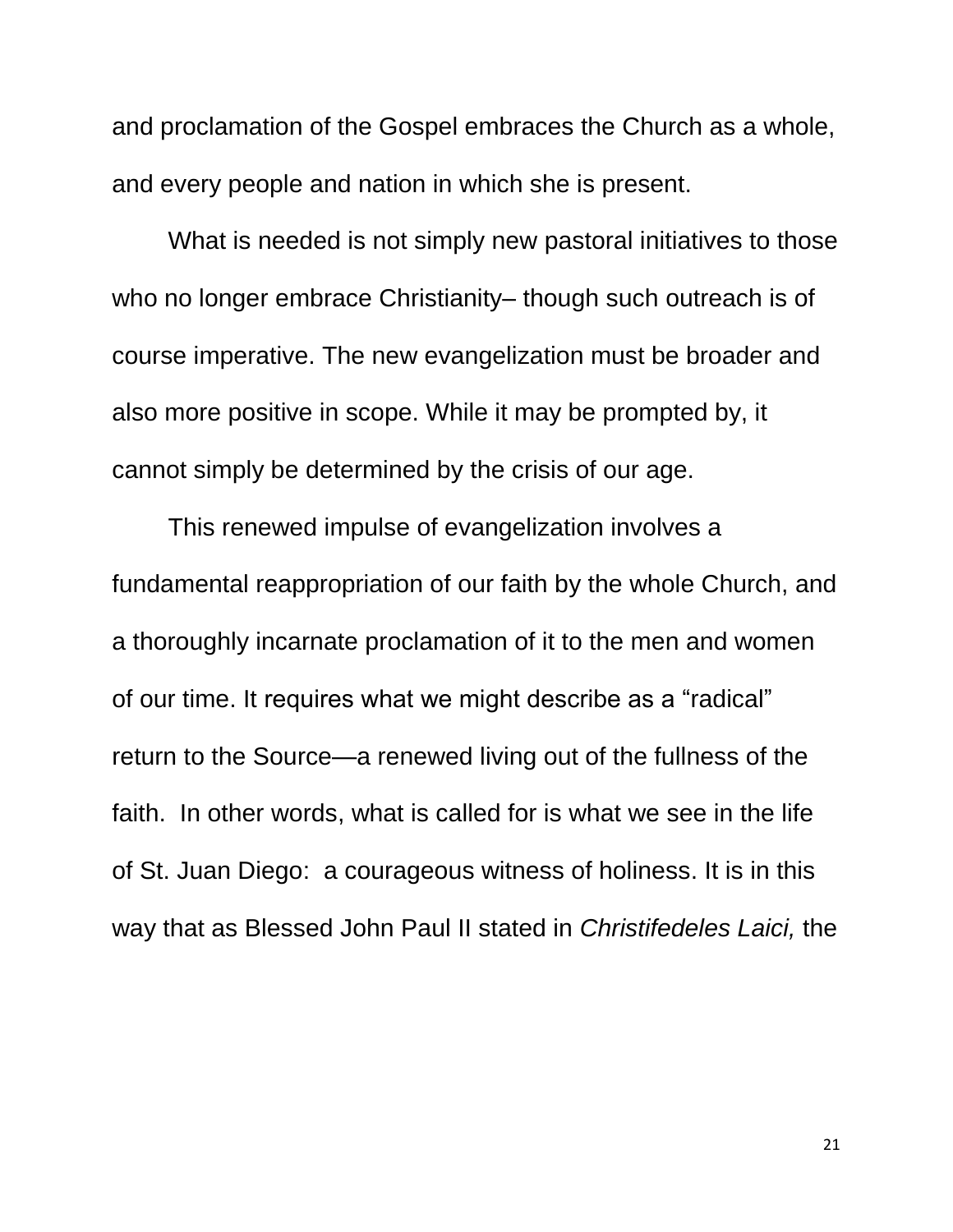laity have an *"essential and irreplaceable role"* in the work of the new evangelization.<sup>24</sup>

The holiness of lives formed and strengthened by the sacraments and lived in total faithfulness to the Church and in commitment to Jesus Christ is the only way to reconstitute a Catholic identity. It is the only way for the Church to bear credible witness, in her institutions and in each of her members, to a world mortally hungry for the presence of the living God.

### **Charity that evangelizes.**

Finally, the method that speaks strongest of Christ is love, in all its forms, beginning with the family and extending to the more general, but nevertheless urgent, concern for those who are poor and who suffer.

The Western Hemisphere is fertile ground for the seed of charity. All of our countries are experiencing some degree of turmoil. Christ himself explained: the poor we will have until the

<sup>&</sup>lt;sup>24</sup> John Paul II, Christifedeles Laici, no. 7 (1988).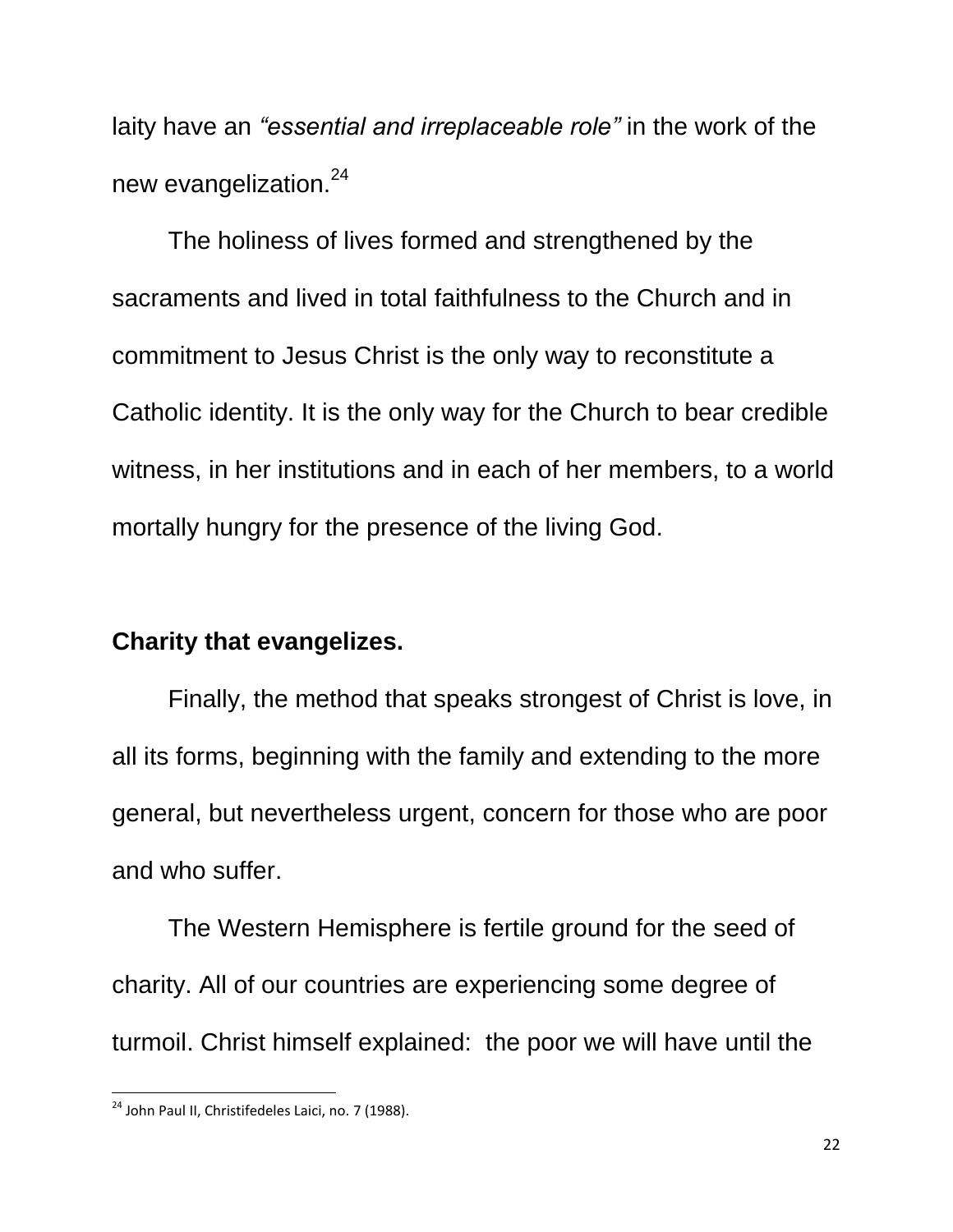end of the world, and their many types of poverty we recognize. There is also the silent turmoil of complacent obliviousness to others, of obsession with materialism, which blind hearts from seeing what the God of Jesus Christ has revealed: namely, "our grandeur as persons redeemed by love and called, in the Church, to renew the city of man, so that it can become the city of God. $^{25}$ Only by building a civilization of love can Catholics help build the authentic solidarity described in *Ecclesia in America*.

Our Lady of Guadalupe's vision of the future chapel communicates the charitable warmth of the Church—a charitable warmth which everyone in the Church is called to extend. As the Holy Father wrote in *Deus Caritas Est*, "The Church is God's family in the world. In this family no one ought to go without the necessities of life.‖ And at the same time we are reminded that "caritas-agape extends beyond the frontiers of the Church."<sup>26</sup>

More than anything, life without God or life without an authentic understanding of God, finds suffering to be the question

<sup>&</sup>lt;sup>25</sup> Benedict XVI, General Audience Address, Paul VI Audience Hall, November 28 2012.

 $26$  Benedict XVI, Deus Caritas Est no. 25(b) (2005).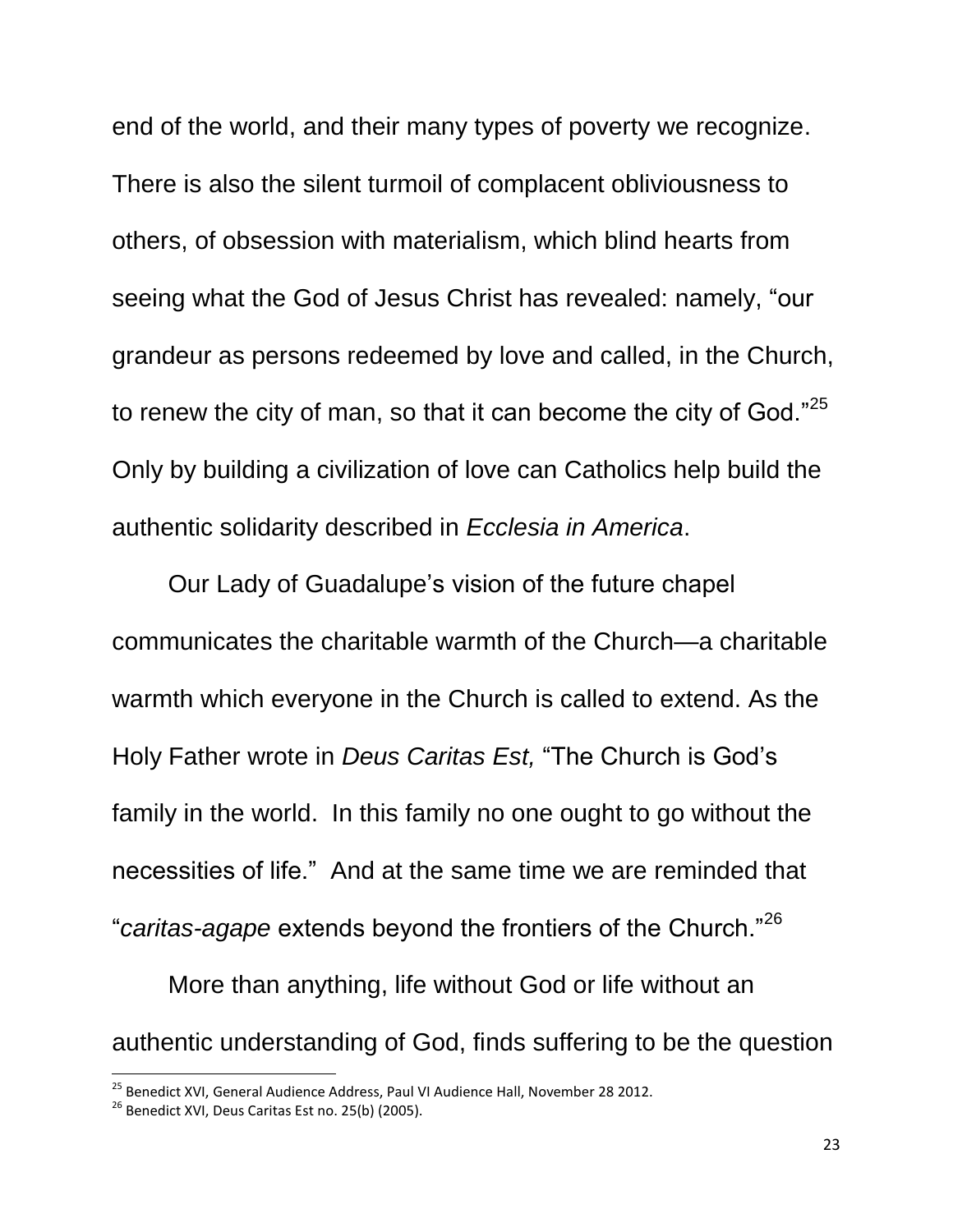without an answer. The new evangelization needs a renewed experience of sacrifice, bound up in an understanding of redemptive suffering as well as a solidarity of the heart with those who suffer. In this way too, the new evangelization calls us to "a charity that evangelizes." $27$ 

Christ said the world would know we are Christian by the way we love one another. We should be prepared to let charity be our measure of the new evangelization. In the first chapter of *Ecclesia in America*, Blessed John Paul II recalled the words of his predecessor at the close of the Second Vatican Council: "on the face of every human being, especially when marked by tears and sufferings, we can and must see the face of Christ."<sup>28</sup> This is the inescapable prerequisite for a new evangelization. But perhaps we may be permitted to add that the new evangelization calls us to a further realization: that every human being especially when marked by tears and suffering, must be able to see the caring face of Christ in those he has called to follow him.

 $27$  John Paul II, Ecclesia in Europa, no. 33 (2003).

<sup>&</sup>lt;sup>28</sup> Ecclesia in America, no 12.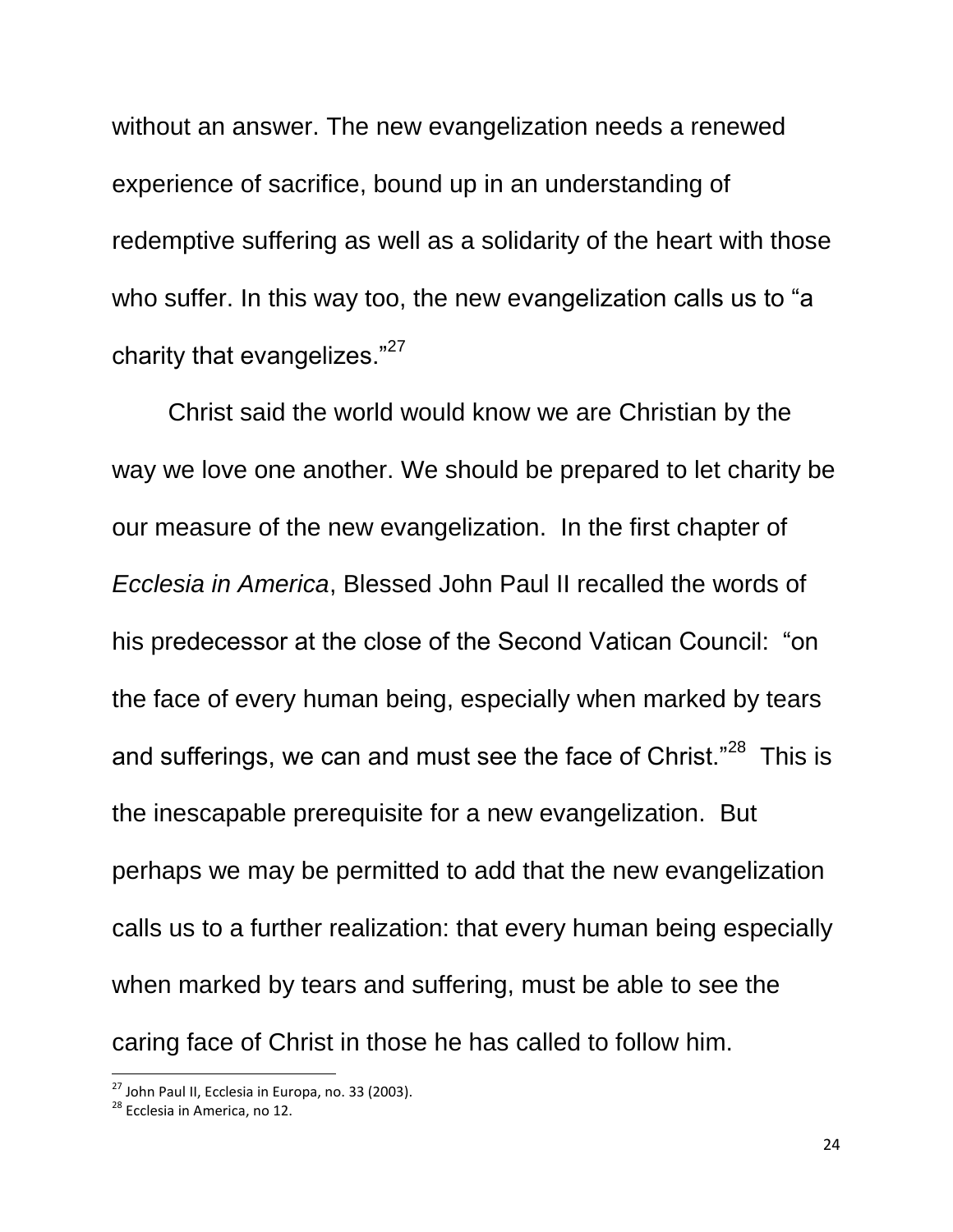In closing, permit me one further observation concerning the new evangelization in a time of globalization. The clash of civilizations that occurred on the American continent between the Spanish and the Native Americans in some ways highlighted the worst aspects of each culture. The Spanish witnessed the brutal human sacrifices of the Aztecs, while the Aztecs witnessed some of the Spanish authorities behaving brutally toward them, and even threatening Bishop Zumarraga. It was into this context of cultural conflict that our Lady of Guadalupe appeared as a *mestiza* – the embodiment of both cultures, and as an appeal to what was best in both.

This was what Pope John Paul II called in *Ecclesia in America* "a perfectly inculturated evangelization." (11) It was the first step toward bringing together two different cultures under the mantle of Our Lady of Guadalupe and the Gospel of her son, Jesus Christ. Not only did Our Lady of Guadalupe appear as a mixture of both races, but the man she appeared to, Juan Diego was a humble native. Yet it was not enough that she appeared to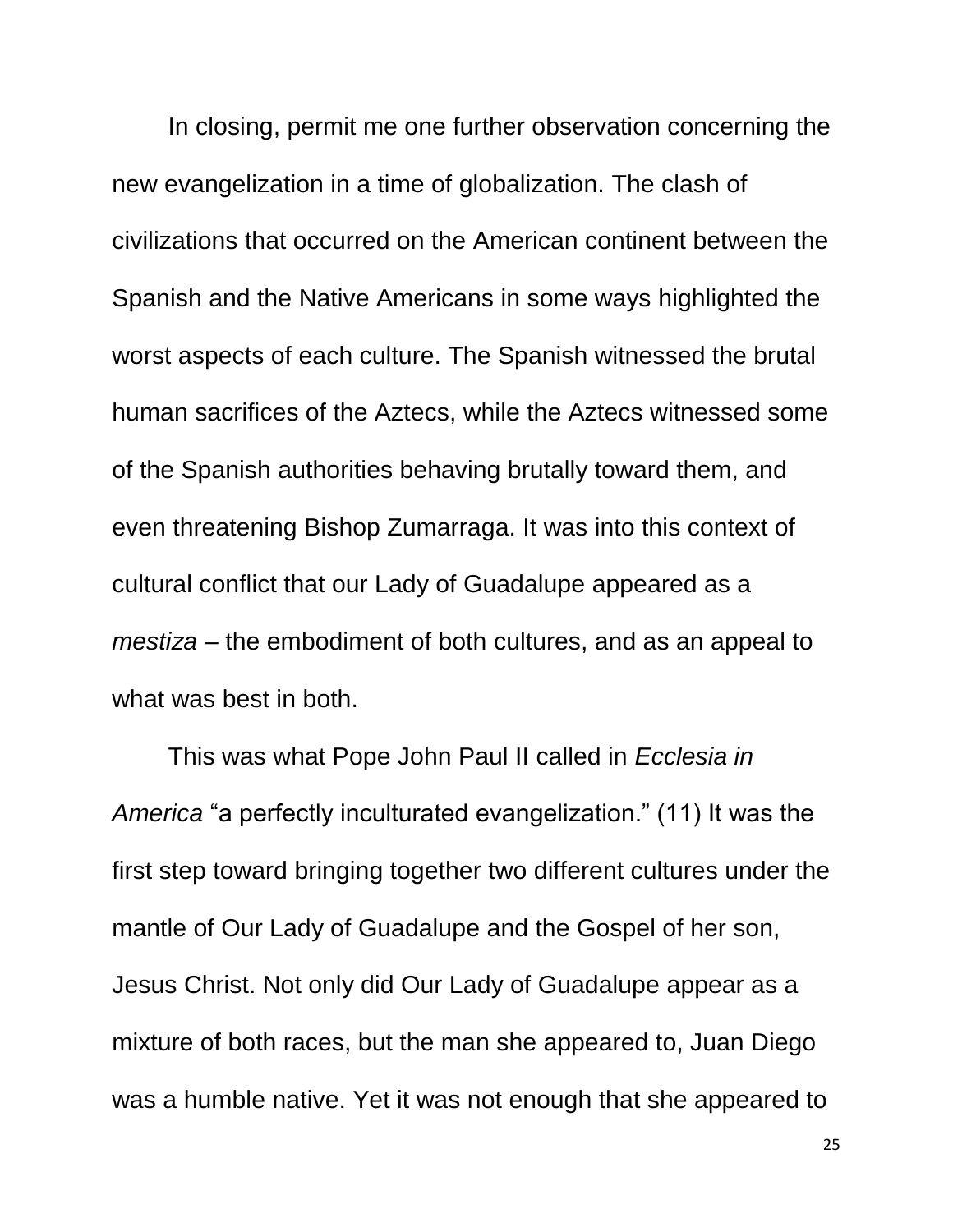him, or even that she left her image. For the work of evangelization to take root in America required that Juan Diego – a Native Mexican – work with Bishop Zumarraga – a Spaniard to spread her message of love and reconciliation.

In one way, it is not surprising that Our Lady of Guadalupe would bring together cultures while bringing people to her son. From the first days of Christianity, and even during Christ's life, it was clear that his message of salvation was not only for one group, but for all who were open to it. Wherever they may have come from originally, those early Christians found a unity in Christ that transcended all cultural differences. And Our Lady of Guadalupe has helped her son to do the same in America.

As we work for a New Evangelization, this lesson is important. We cannot approach another culture from a relativistic point of view. We cannot say every aspect of every culture is equally good. Nor should we be dismissive of cultures different form our own or see differences as necessarily negative. In other words, care must be taken to avoid what Pope Benedict laid out

26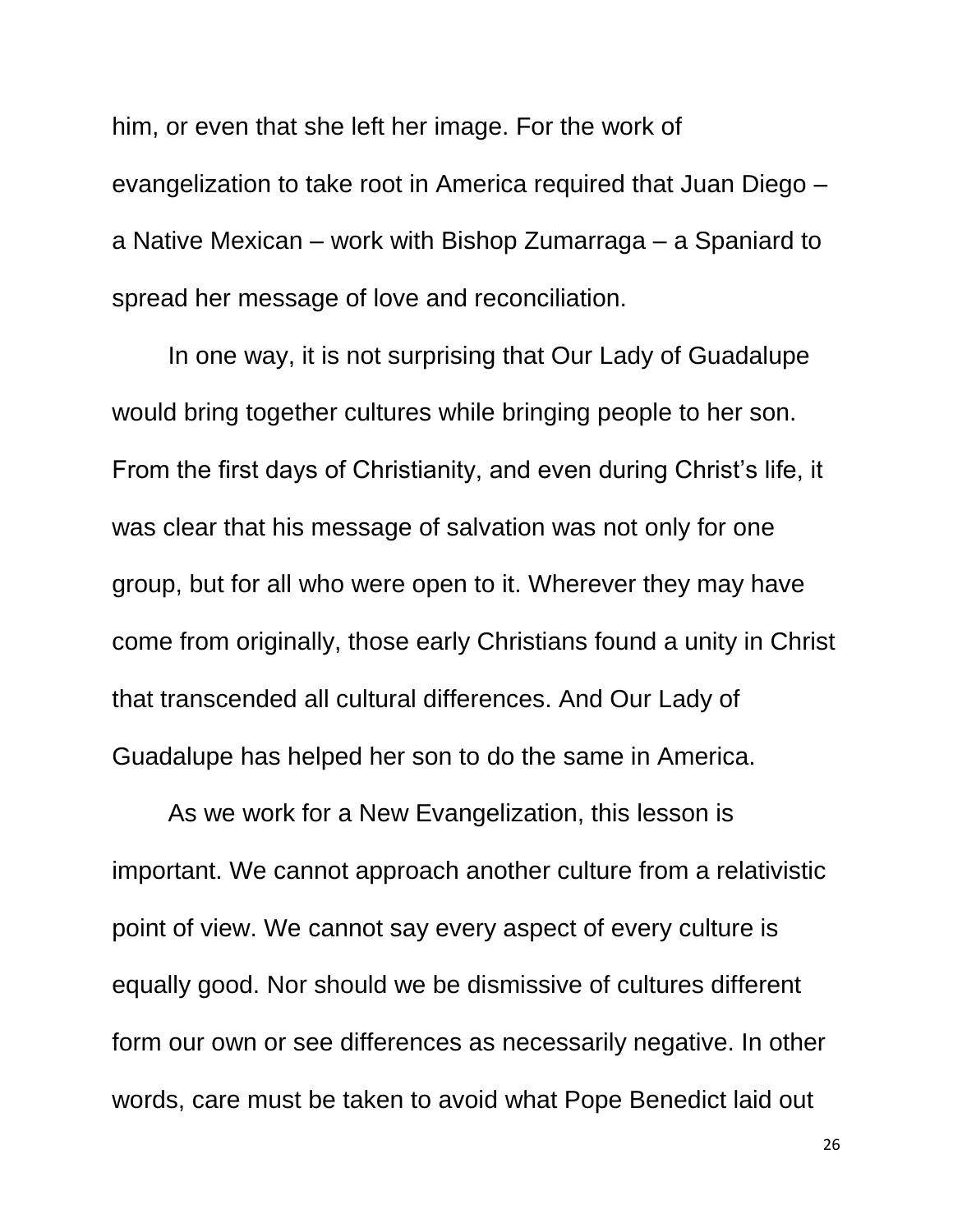as two dangers arising from the "increased commercialization of cultural exchange": 1) cultural eclecticism, and 2) cultural leveling.

In cultural ecleticism, cultural groups "are simply placed alongside one another and viewed as substantially equivalent and interchangeable" often with the effect that they remain separate with neither authentic dialogue nor integration. It sees cultures relativistically and therefore eliminates the need to learn from one another, to listen to the particular song of truth expressed in a culture.

The second danger, cultural leveling, "indiscriminately accepts types of conduct and life-styles, losing sight of the profound significance of the culture...and traditions of different peoples, by which the individual defines himself in relation to life's fundamental questions."<sup>29</sup> The result is often that one culture is subsumed by another, becoming deaf to one's history and being silent in cultural dialogue.

Pope Benedict concludes that:

<sup>29</sup> Benedict XVI, *Caritas in Veritate*, 6.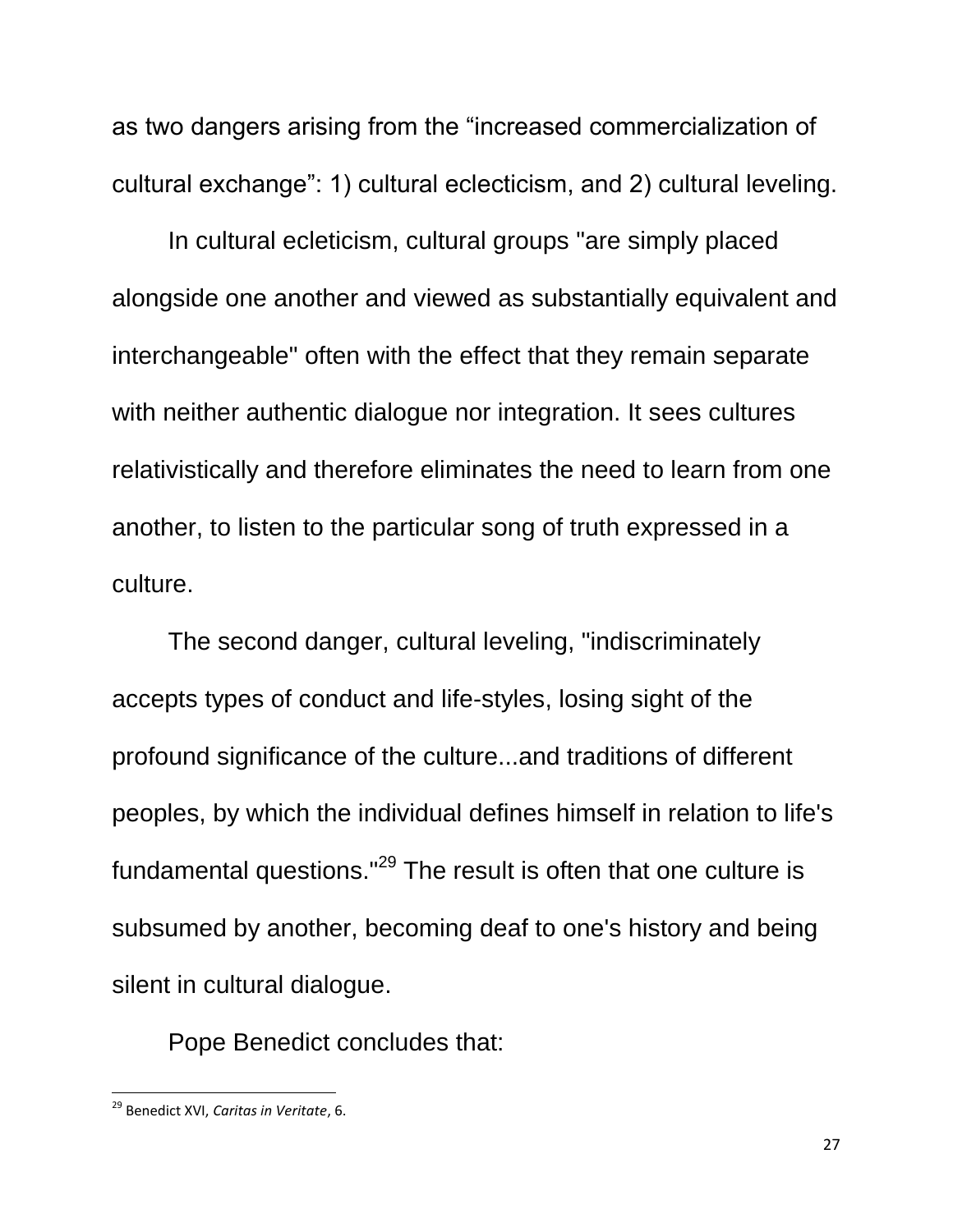―What eclecticism and cultural leveling have in common is the separation of culture from human nature. Thus, cultures can no longer define themselves within a nature that transcends them, and man ends up being reduced to a mere cultural statistic. When this happens, humanity runs new risks of enslavement and manipulation."30

As people of faith, we must chart a different course. We must take the opportunity to find cultural unity through a shared religious identity and value system. The truth the Church has to offer the world does not hinder cultural development, it fulfills it. But in preaching to cultures that either don't know Christ or have forgotten him, Juan Diego's witness is very important. In a cultural context where the Church is seen as preaching from "outside" the culture, the witness of the laity and of all Christians *inside* the culture is critical. This was the witness of the first Christians that sparked an interest in Christianity in this very city in what we

 $\overline{\phantom{a}}$  $30$  Ibid.